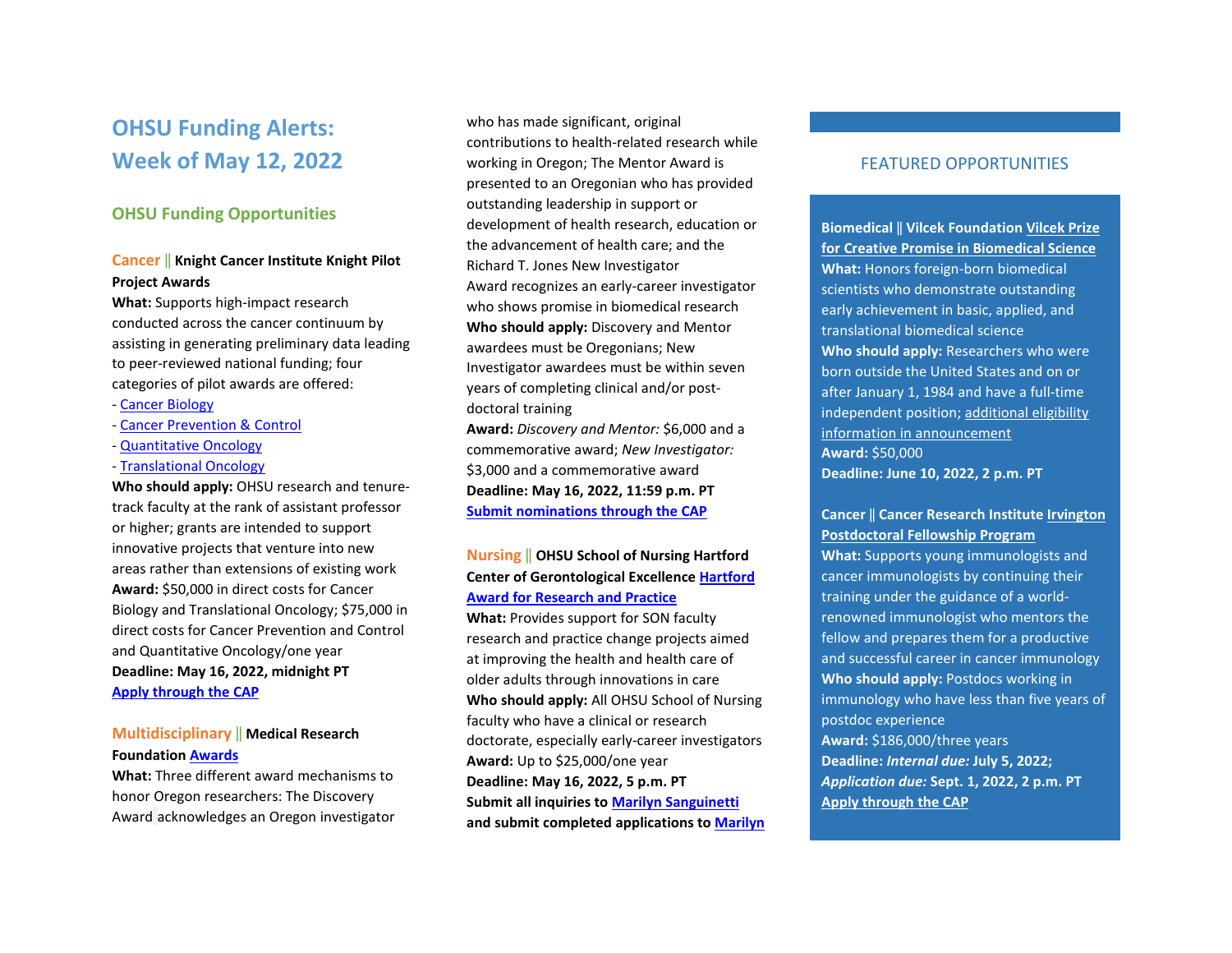### **[Sanguinetti](mailto:sanguine@ohsu.edu) with a copy to [SNORDS@ohsu.edu](mailto:SNORDS@ohsu.edu)**

# **Multidisciplinary** ‖ **OHSU School of Nursing Hartford Center of Gerontological Excellence [Interprofessional Hartford Award for](https://www.ohsu.edu/school-of-nursing/hartford-center-gerontological-excellence/hartford-award-research-and-practice)**

#### **[Research and Practice](https://www.ohsu.edu/school-of-nursing/hartford-center-gerontological-excellence/hartford-award-research-and-practice)**

**What:** Provides support for OHSU faculty research and practice change projects that are interprofessional and focused on team science and aimed at improving the health and health care of older adults through innovations in care

**Who should apply:** All OHSU faculty including those with appointments at the Schools of Dentistry, Medicine, Public Health, and Nursing, and the College of Pharmacy who have completed a clinical or research doctorate; if the PI holds a primary appointment outside of the SON, there must be a Co-I from the SON, and an interprofessional research team is required **Award:** Up to \$25,000/one year **Deadline: May 16, 2021, 5 p.m. PT Submit all inquiries and completed applications t[o Marilyn Sanguinetti](mailto:sanguine@ohsu.edu)** 

# **Multidisciplinary** ‖ **OHSU School of Medicine [N.L. Tartar Trust Fellowship](https://ohsu.infoready4.com/#competitionDetail/1866435)**

**What:** Supports research endeavors and research career development in the School of Medicine including, but not limited to, assisting qualified graduate students in their research programs, supporting medical students to engage in research during the

summer or a term of the academic year and providing specialized training through a conference or class

**Who should apply:** Students, fellows or faculty members in the School of Medicine who are residents of Oregon **Award:** \$2,000/one year **Deadline: May 27, 2022, 11:59 p.m. PT [Apply through the CAP](https://ohsu.infoready4.com/#competitionDetail/1866435)** 

# **Cancer** ‖ **Knight Cancer Institut[e Michael J.](https://ohsu.infoready4.com/#competitionDetail/1870916)  [Hasson Mesothelioma Endowment Award](https://ohsu.infoready4.com/#competitionDetail/1870916)**

**What:** Support to cultivate outstanding cancer research on mesothelioma by assisting in generating preliminary data leading to peerreviewed national funding

**Who should apply:** OHSU research and tenuretrack faculty at the rank of assistant professor or higher; awards are intended to support innovative projects that venture into new areas of exploration or represent significant extensions of existing research, and projects should not overlap with any funded project or be used as bridging support for projects for which funding has lapsed **Award:** \$25,000/one year with possibility to apply for a second year of funding and an additional \$25,000 **Deadline: May 30, 2022, midnight PT [Apply through the CAP](https://ohsu.infoready4.com/#competitionDetail/1870916)** 

# **Multidisciplinary** ‖ **OCTR[I Human](https://www.ohsu.edu/school-of-medicine/human-investigations-program)  [Investigations Program](https://www.ohsu.edu/school-of-medicine/human-investigations-program)**

**What:** A series of courses to enhance your clinical and translational research career

**Who should apply:** Faculty and clinical and postdoctoral fellows employed at OHSU, VA Portland Health Care System or other Northwest healthcare systems and graduate students enrolled in SOD, SOM, SON or SOPH **Degrees offered:** Certificate in Human Investigations or a Master of Clinical Research **Deadline: July 15, 2021** 

### **Multidisciplinary** ‖ **OCTR[I Mobile Apps for](https://www.ohsu.edu/octri/pilot-awards-where-translation-begins#:%7E:text=Each%20year%2C%20OCTRI%20awards%20pilot,the%20development%20of%20translational%20research.)  [Clinical Studies \(MACS\)](https://www.ohsu.edu/octri/pilot-awards-where-translation-begins#:%7E:text=Each%20year%2C%20OCTRI%20awards%20pilot,the%20development%20of%20translational%20research.)**

**What:** Funding to leverage MyCap to create mobile apps that allow clinical study participants to report data via a smartphone **Who should apply:** PIs who want to create a mobile app for clinical or commercial purposes **Award:** Up to \$5,000/typically one year **Deadline: Rolling; application will close when funding for the fiscal year is exhausted [Submit project intake form through REDCap](https://octri.ohsu.edu/redcap/surveys/?s=XAD7LYC8TC)**

# **Multidisciplinary** ‖ **OHSU [Fellowship for](https://ohsu.infoready4.com/#competitionDetail/1734209)  [Diversity in Research](https://ohsu.infoready4.com/#competitionDetail/1734209)**

**What:** Funds researchers with the goal of increasing the diversity of the community of scholars devoted to academic scientific research at OHSU

**Who should apply:** Investigators with postdoctoral training experience looking to establish an independent academic research career; scholars who identify as underrepresented minorities, differently-abled and more are welcomed **Award:** Up to \$8,000 plus a stipend **Deadline: Applications accepted anytime**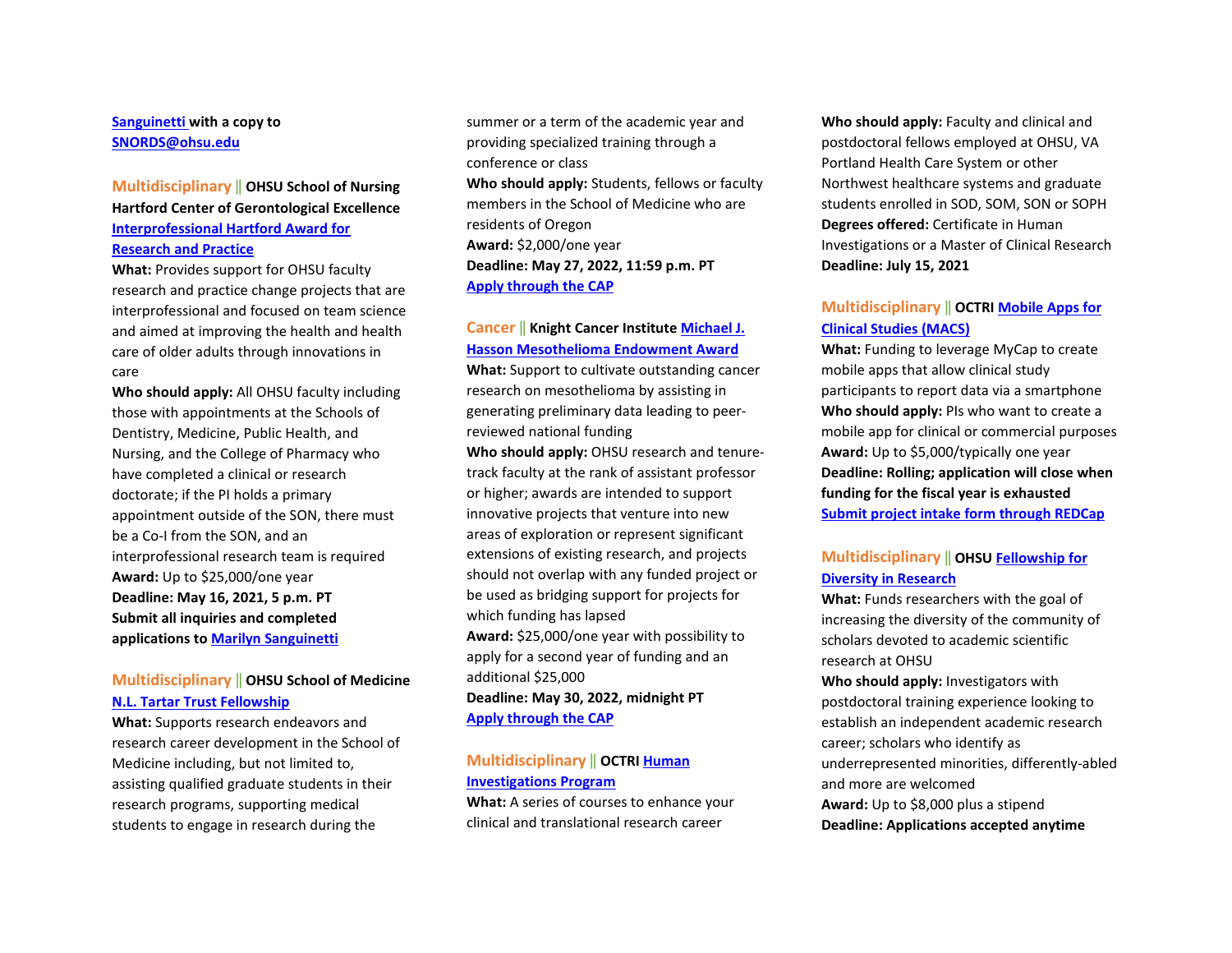# **Public Health** ‖ **OHSU-PSU School of Public Health [Kickstarter Awards](https://blogs.ohsu.edu/researchnews/files/2021/04/2021-22-SPH-Kickstarter.pdf)**

**What:** Funding to support pre-award activities that advance the preparation of high-quality grant or contract applications

**Who should apply:** OHSU and PSU faculty with primary appointment in OHSU-PSU School of Public Health who have an extramural RFA or other opportunity identified **Award:** From \$500 to \$5,000/up to six months

**Deadline: Accepted on a rolling basis through March 31, 2022** 

**[Apply through the CAP](https://ohsu.infoready4.com/#competitionDetail/1841551)** 

# **Multidisciplinary** ‖ **OHSU School of Medicine [Exploratory Research Seed Grants](https://ohsu.infoready4.com/#competitionDetail/1825440)**

**What:** Supports investigators who need to work with an OHSU core or with the Pacific Northwest National Laboratory (PNNL) to develop preliminary data for an application for extramural research support **Who should apply:** School of Medicine faculty in the professorial series who have not received this award within the last year **Award:** Up to \$5,000/one year **Deadline: Applications accepted anytime [Apply through the CAP](https://ohsu.infoready4.com/#competitionDetail/1825440)**

### **Limited Submission Opportunities**

**Pulmonology** ‖ **NIDD[K Cystic Fibrosis](https://grants.nih.gov/grants/guide/rfa-files/RFA-DK-22-011.html)  [Research and Translation Centers \(P30 Clinical](https://grants.nih.gov/grants/guide/rfa-files/RFA-DK-22-011.html)  [Trial Optional\)](https://grants.nih.gov/grants/guide/rfa-files/RFA-DK-22-011.html)**

**What:** Supports both basic and clinical research on cystic fibrosis through three primary research-related activities: Research Core services; a Pilot and Feasibility program; and an Administrative Core with an enrichment program

**Who should apply:** PIs who have strong leadership abilities, have demonstrated proficiency in managing large, multicomponent programs and be a recognized leader and authority in the CF research community

**Award:** Up to \$3.75 million/up to five years **Deadline:** *Internal submission due:* **May 18, 2022;** *LOI due:* **June 28, 2022** *(LOI not required but highly encouraged***);** *Application due:* **July 28, 2022, 5 p.m. PT [Apply through the CAP](https://ohsu.infoready4.com/#competitionDetail/1870109)** 

#### **New this week!**

**Pediatrics** ‖ **NICHD Maternal-Fetal Medicine Units (MFMU) Network[: Clinical Centers \(UG1](https://grants.nih.gov/grants/guide/rfa-files/RFA-HD-23-016.html)  [Clinical Trial Optional\)](https://grants.nih.gov/grants/guide/rfa-files/RFA-HD-23-016.html) and [Data Coordinating](https://grants.nih.gov/grants/guide/rfa-files/RFA-HD-23-017.html)  [Center \(U24 Clinical Trial Optional\)](https://grants.nih.gov/grants/guide/rfa-files/RFA-HD-23-017.html)** 

**What:** Supports applications to participate in the Maternal-Fetal Medicine Units Network through a Data Coordinating Center and Clinical Centers; the network is focused on improving obstetric care, pregnancy health, and outcomes for pregnant and lactating people and their babies

**Who should apply:** Anyone with a research interest in pregnancy, labor, and post-partum recovery

**Award:** For U24: Not limited/up to seven

years; For UG1: Up to \$1.54 million/up to seven years

**Deadline:** *Internal submission due:* **June 2, 2022;** *LOI due:* **July 12, 2022** *(LOI not required but highly encouraged***);** *Application due:* **Aug. 11, 2022, 5 p.m. PT [Apply through the CAP](https://ohsu.infoready4.com/#competitionDetail/1871941)** 

### **New this week!**

**Pediatrics** ‖ **NICHD Neonatal Research Network (NRN)[: Data Coordinating Center](https://grants.nih.gov/grants/guide/rfa-files/RFA-HD-23-001.html)  [\(U24 Clinical Trial Optional\)](https://grants.nih.gov/grants/guide/rfa-files/RFA-HD-23-001.html) and [Clinical](https://grants.nih.gov/grants/guide/rfa-files/RFA-HD-23-002.html)  [Centers \(UG1 Clinical Trial Optional\)](https://grants.nih.gov/grants/guide/rfa-files/RFA-HD-23-002.html)** 

**What:** Supports applications to participate in the Neonatal Research Network through a Data Coordinating Center and Clinical Centers; the network is focused on finding ways to improve the chances for survival without neurodevelopmental impairment for infants born premature, low-birth weight, or with other serious conditions

**Who should apply:** Anyone with a research interest in implementing multi-site neonatal clinical trials

**Award:** For U24: Not limited/up to seven years; For UG1: Up to \$1.54 million/up to seven years

**Deadline:** *Internal submission due:* **June 2, 2022;** *LOI due:* **July 12, 2022** *(LOI not required but highly encouraged***);** *Application due:* **Aug. 11, 2022, 5 p.m. PT [Apply through the CAP](https://ohsu.infoready4.com/#competitionDetail/1871647)** 

**Multidisciplinary** ‖ **Edward Mallinckrodt, Jr. Foundation [Mallinckrodt Grants](https://emallinckrodtfoundation.org/home-page)**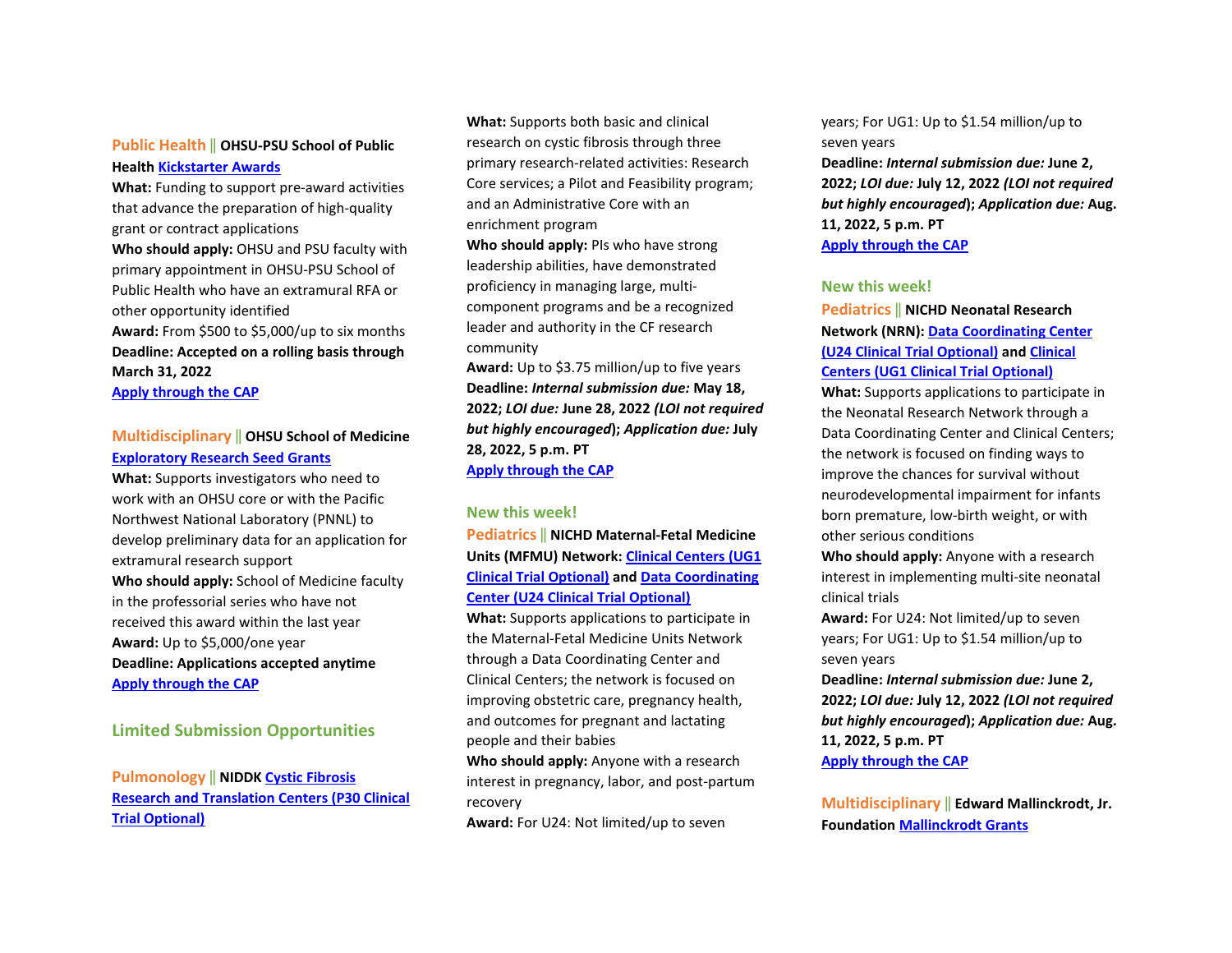**What:** Supports early stage investigators engaged in basic biomedical research that has the potential to significantly advance the understanding, diagnosis or treatment of disease

**Who should apply:** PIs who are in the first to fourth year of their tenure track faculty position and do not have current R01 funding **Award:** Up to \$180,000/up to three years **Deadline:** *Internal submission due:* **June 6, 2022;** *Application due:* **Aug. 1, 2022 [Apply through the CAP](https://ohsu.infoready4.com/#competitionDetail/1870666)** 

### **Rheumatology** ‖ **NIAM[S Rheumatic Diseases](https://grants.nih.gov/grants/guide/rfa-files/RFA-AR-23-002.html)  [Research Resource-based Centers \(P30 -](https://grants.nih.gov/grants/guide/rfa-files/RFA-AR-23-002.html)  [Clinical Trial Not Allowed\)](https://grants.nih.gov/grants/guide/rfa-files/RFA-AR-23-002.html)**

**What:** Supports resource-based centers that will provide critical research infrastructure, shared facilities, services, and resources to groups of investigators conducting research on rheumatic diseases

**Who should apply:** Anyone with an interest in running a resource-based center that will support rheumatic disease research **Award:** Up to \$2.5 million/up to five years **Deadline:** *Internal submission due:* **June 20, 2022;** *LOI due:* **Aug. 13, 2022** *(LOI not required but highly encouraged***);** *Application due:* **Sept. 13, 2022, 5 p.m. PT [Apply through the CAP](https://ohsu.infoready4.com/#competitionDetail/1871041)** 

#### **New this week!**

**Cancer** ‖ **Cancer Research Institut[e Irvington](https://www.cancerresearch.org/en-us/scientists/fellowships-grants/post-doctoral-fellows)  [Postdoctoral Fellowship Program](https://www.cancerresearch.org/en-us/scientists/fellowships-grants/post-doctoral-fellows)  What:** Supports young immunologists and

cancer immunologists by continuing their training under the guidance of a worldrenowned immunologist who mentors the fellow and prepares them for a productive and successful career in cancer immunology **Who should apply:** Postdocs working in immunology or cancer immunology who have less than five years of relevant postdoc experience **Award:** \$186,000/three years

**Deadline:** *Internal submission due:* **July 5, 2022;** *Application due:* **Sept. 1, 2022 [Apply through the CAP](https://ohsu.infoready4.com/#competitionDetail/1871938)** 

#### **New this week!**

#### **Multidisciplinary** ‖ **Government of Canada [2022 Banting Postdoctoral Fellowships](https://banting.fellowships-bourses.gc.ca/en/home-accueil.html)**

**What:** Supports national and international postdoctoral applicants who will contribute to Canada's economic, social and research-based growth; 70 fellowships awarded annually **Who should apply:** Non-Canadian citizens and permanent residents of Canada who plan to hold their fellowship at a Canadian institution and have fulfilled all degree requirements for a PhD, PhD-equivalent or health professional degree between September 15, 2019 and September 30, 2023 **Award:** \$140,000/two years **Deadline:** *Internal submission:* **July 21, 2022;**  *Application due:* **Sept. 21, 2022, 5 p.m. PT [Apply through the CAP](https://ohsu.infoready4.com/#competitionDetail/1871940)** 

**Multidisciplinary** ‖ **NIGMS [Bridges to the](https://grants.nih.gov/grants/guide/pa-files/PAR-22-125.html)  [Baccalaureate Research Training Program](https://grants.nih.gov/grants/guide/pa-files/PAR-22-125.html)** 

#### **[\(T34\)](https://grants.nih.gov/grants/guide/pa-files/PAR-22-125.html)**

**What:** Supports a diverse cohort of researchoriented students to transfer from associate degree-granting institutions to baccalaureate degree-granting institutions and complete a baccalaureate degree in disciplines related to the biomedical sciences

**Who should apply:** Partnerships must consist of a consortium composed of at least two institutions: an institution that offers the associate degree as the terminal degree in STEM fields and a distinct institution granting baccalaureate degrees in STEM fields; [additional eligibility info in the FOA](https://grants.nih.gov/grants/guide/pa-files/PAR-22-125.html#_Section_III._Eligibility) 

**Award:** Budgets should reflect the actual needs of the proposed project/up to five years **Deadline:** *Internal submission due:* **July 26, 2022;** *Application due:* **Sept. 26, 2022, 5 p.m. PT**

**[Apply through the CAP](https://ohsu.infoready4.com/#competitionDetail/1869946)** 

#### **Merit Prizes and Awards**

# **Neuroscience** ‖ **Society for Neuroscience [Jacob P. Waletzky Award](https://www.sfn.org/careers/awards/lifetime/jacob-p-waletzky-award)**

**What:** Honors a young scientist whose independent research has led to significant conceptual and empirical contributions to the understanding of drug addiction and who intends to continue to make significant contributions to addiction research and treatment

**Who should apply:** Investigators who are within 15 years of a PhD or MD; selfnominations are not permitted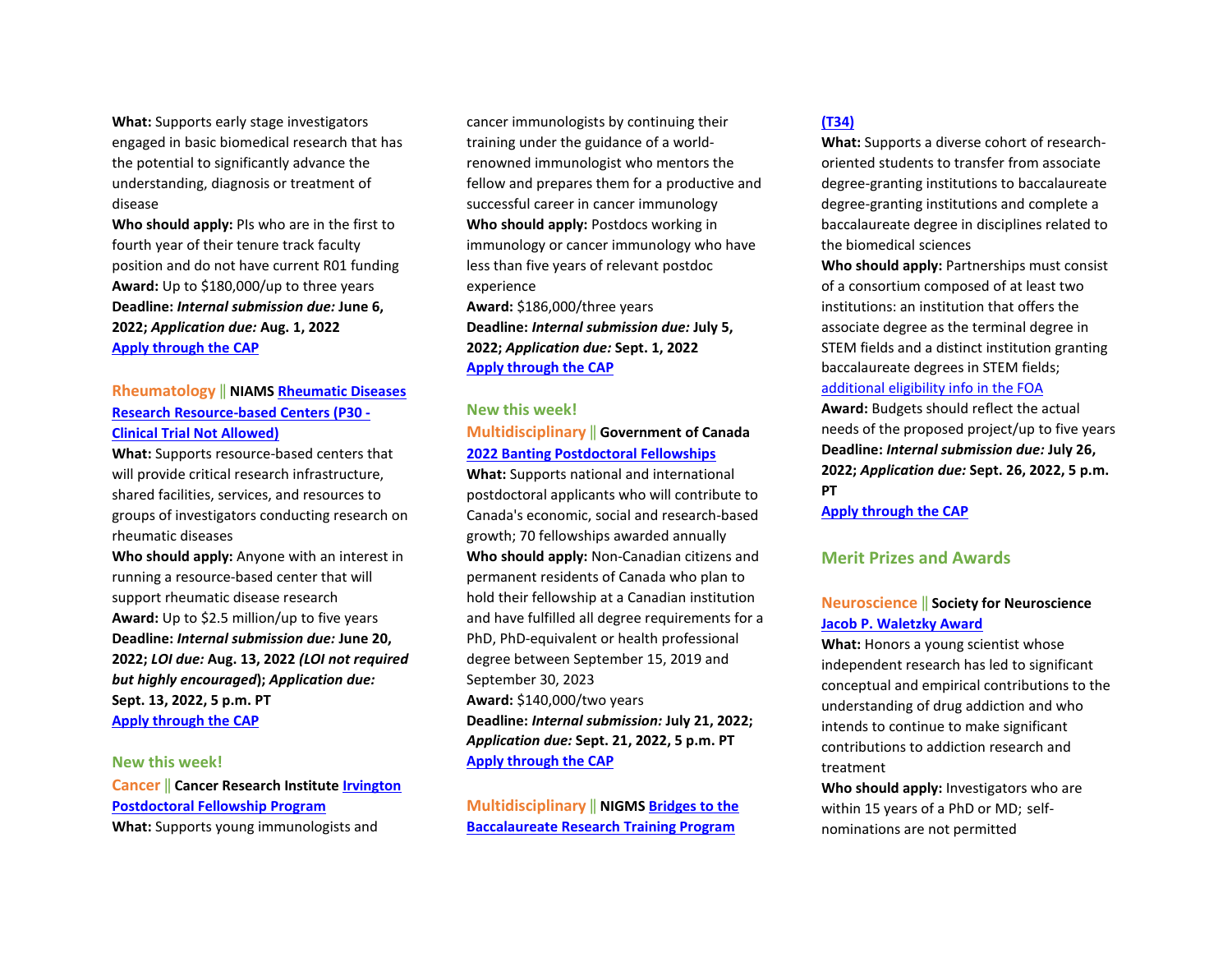**Award:** \$30,000 **Deadline: May 12, 2022** 

### **Multidisciplinary** ‖ **NOMIS &** *Science* **[Prize](https://www.science.org/content/page/science-scilifelab-prize-young-scientists)  [for Young Scientists](https://www.science.org/content/page/science-scilifelab-prize-young-scientists)**

**What:** Honors young researchers who ask fundamental questions at the intersection of the life and social sciences and have made significant advances in applying techniques developed in one domain to address questions in another **Who should apply:** Researchers who are 35 or younger, hold an M.D., Ph.D. or M.D./Ph.D. at the time of entry and whose work was completed within the last three years **Award:** \$15,000 for grand prize winner and \$5,000 for runners up **Deadline: May 15, 2022** 

### **Multidisciplinary** ‖ **NSF [2022 National](https://www.nsf.gov/od/nms/flyers/NMS-and-NMTI-%20Medals-flyer-2022.pdf?utm_medium=email&utm_source=govdelivery)  [Medals](https://www.nsf.gov/od/nms/flyers/NMS-and-NMTI-%20Medals-flyer-2022.pdf?utm_medium=email&utm_source=govdelivery)**

**What:** Two awards, one for science and one for technology and innovation; recognizes either contributions to knowledge or the total impact of their work on the current state of the chemical, physical, biological, social, or behavioral sciences; mathematics; or engineering, or contributions to the nation's economic, environmental, and social wellbeing through the development and commercialization of technological products, processes, and concepts

**Who should apply:** U.S. citizens or permanent residents who are applying for U.S. citizenship, who have done work of significantly

outstanding merit or that has had a major impact on scientific thought in their field; must be nominated by peers **Deadline: May 20, 2022, 8:59 p.m. PT** 

# **Multidisciplinary** ‖ **Royal Thai Consulate-General [Prince Mahidol Award](https://www.princemahidolaward.org/categories-of-the-award/)**

**What:** Honors outstanding performance and research in the field of medicine for the benefit of mankind and outstanding contribution in the field of public health for the sake of the well-being of the peoples **Who should apply:** Anyone who meets the above description; nominations may be made by national medical or health authorities or individuals or groups in nongovernmental capacity **Award:** \$100,000 **Deadline: May 31, 2022** 

# **Periodontology** ‖ **American Academy of Periodontology Foundation [Dr. Mark K. Setter](https://www.periofoundation.org/awards/29-education-awards/128-dr-mark-k-setter-leadership-in-periodontology-and-dental-implantology-award%5d/)  [Leadership in Periodontology and Dental](https://www.periofoundation.org/awards/29-education-awards/128-dr-mark-k-setter-leadership-in-periodontology-and-dental-implantology-award%5d/)  [Implantology Award](https://www.periofoundation.org/awards/29-education-awards/128-dr-mark-k-setter-leadership-in-periodontology-and-dental-implantology-award%5d/)**

**What:** Recognizes an investigator who exemplifies leadership in the periodontology profession by their actions in promoting periodontology and dental implantology **Who should apply:** Full-time periodontal residents as of the application deadline at accredited U.S. periodontal programs who are nominated by their periodontal program director **Award:** \$10,000

**Deadline: June 1, 2022** 

# **Psychology** ‖ **American Psychological**

#### **Foundation [Joseph B. Gittler Award](https://www.apa.org/apf/funding/gittler?tab=1)**

**What:** Recognizes psychologists who are making and will continue to make scholarly contributions to the philosophical foundations of psychological knowledge **Who should apply:** Psychologists with an EdD, PsyD, or PhD from accredited universities who can demonstrate contributions to the philosophical foundations of psychology, particularly over the last five to 10 years **Award:** \$4,000 **Deadline: June 1, 2022** 

# **New this week!**

# **Biomedical** ‖ **Vilcek Foundatio[n Vilcek Prize](https://vilcek.org/prizes/vilcek-prizes-for-creative-promise/)  [for Creative Promise in Biomedical Science](https://vilcek.org/prizes/vilcek-prizes-for-creative-promise/)  What:** Honors foreign-born biomedical scientists who demonstrate outstanding early achievement in basic, applied, and translational biomedical science **Who should apply:** Researchers who were born outside the United States and on or after January 1, 1984 and have a full-time independent position; [additional eligibility](https://vilcek.org/prizes/vilcek-prizes-for-creative-promise/)  [information in announcement](https://vilcek.org/prizes/vilcek-prizes-for-creative-promise/)  **Award:** \$50,000

**Deadline: June 10, 2022, 2 p.m. PT** 

### **Neuroscience** ‖ **Eppendorf &** *Science* **[Prize](https://www.science.org/content/page/eppendorf-and-science-prize-neurobiology)  [for Neurobiology](https://www.science.org/content/page/eppendorf-and-science-prize-neurobiology)**

**What:** Honors one young scientist for outstanding neurobiological research based on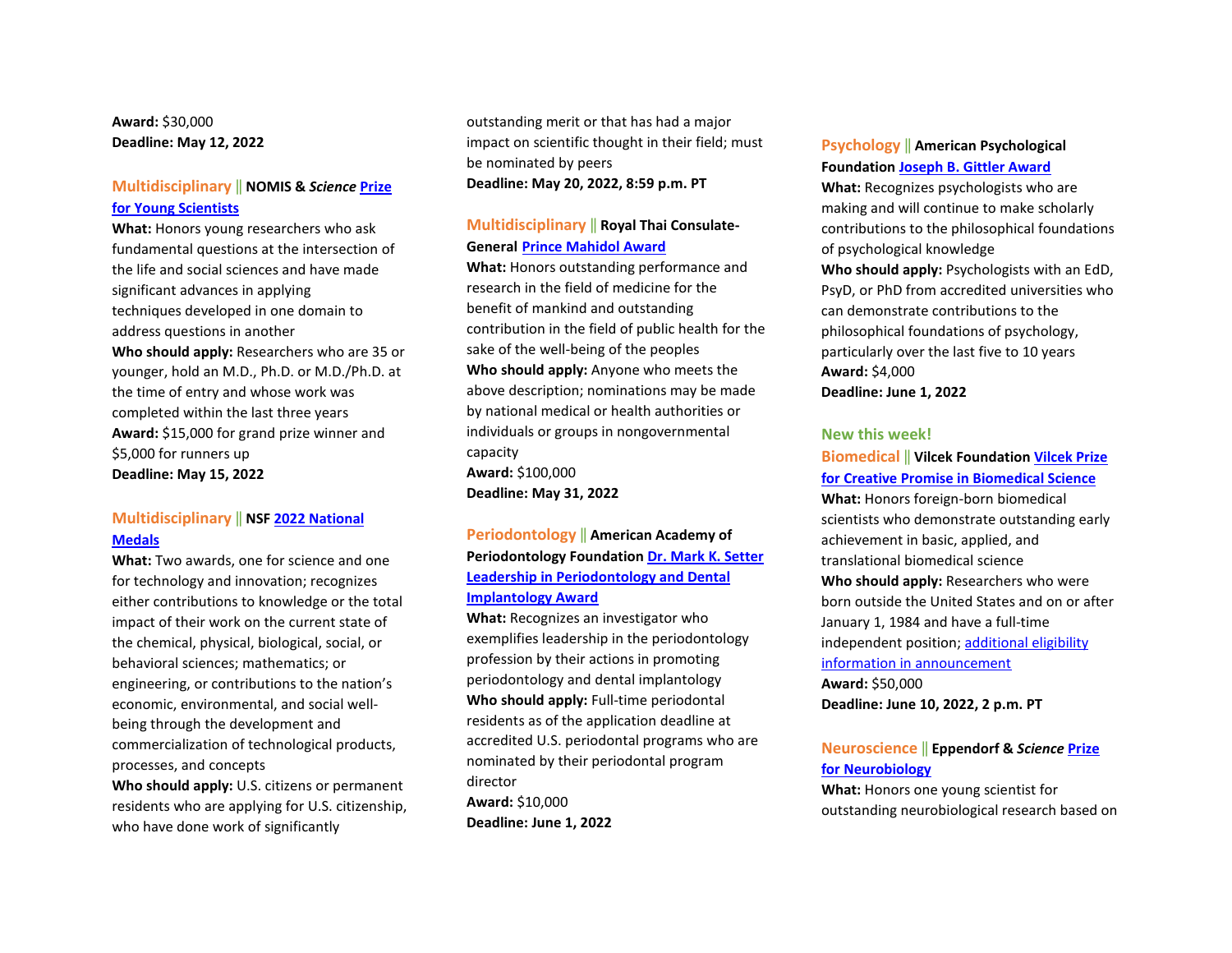methods of molecular and cell biology conducted by them during the past three years **Who should apply:** Neurobiologists who are 35 or younger with an advanced degree received in the last 10 years **Award:** \$25,000 **Deadline: June 15, 2022** 

# **Neuroscience** ‖ **National Multiple Sclerosis Society [Barancik Prize for Innovation in](https://www.nationalmssociety.org/For-Professionals/Researchers/Society-Funding/Special-Awards-and-Prizes-(1)/Barancik-Prize-for-Innovation-in-MS-Research)  [Multiple Sclerosis Research](https://www.nationalmssociety.org/For-Professionals/Researchers/Society-Funding/Special-Awards-and-Prizes-(1)/Barancik-Prize-for-Innovation-in-MS-Research)**

**What:** Recognizes an exceptional scientist or a team of scientists whose work in multiple sclerosis research has demonstrated outstanding innovation and originality **Who should apply:** Early to mid-career investigators active in MS research who have no more than 20 years of experience as an independent investigator or team leader **Award:** \$100,000 **Deadline: July 15, 2022** 

### **Life Sciences** ‖ *Science* **& SciLifeLab [Prize for](https://www.science.org/content/page/science-scilifelab-prize-young-scientists)  [Young Scientists](https://www.science.org/content/page/science-scilifelab-prize-young-scientists)**

**What:** Honors one young scientist for outstanding life science research for which they were awarded a doctoral degree in the previous two years; research must fall within one of four categories: cell and molecular biology; genomics, proteomics and systems biology approaches; ecology and environment; and molecular medicine **Who should apply:** Researchers who were

awarded their Ph.D. between Jan. 1, 2020 and Dec. 31, 2021

**Award:** \$30,000 for grand prize winner and \$10,000 for category winners **Deadline: July 15, 2022** 

### **COVID-19 Opportunities**

Due to the decline in new funding opportunities related to COVID-19, we are transitioning the separate COVID-19 Funding Alerts to this space. You can still [view the archive of COVID-19 Funding](https://blogs.ohsu.edu/researchnews/tag/covid-19-funding/)  [Alerts,](https://blogs.ohsu.edu/researchnews/tag/covid-19-funding/) and [a list of still-open opportunities](https://blogs.ohsu.edu/researchnews/2021/06/17/ohsu-covid-19-fu%E2%80%A6en-opportunities/) will be updated weekly.

**New this week! Multidisciplinary** ‖ **NIH [Clarification and](https://grants.nih.gov/grants/guide/notice-files/NOT-OD-22-112.html)  [Guidance for Applicants Preparing](https://grants.nih.gov/grants/guide/notice-files/NOT-OD-22-112.html)  [Applications for the Summer 2022 Due Dates](https://grants.nih.gov/grants/guide/notice-files/NOT-OD-22-112.html)  [During the COVID-19 Pandemic](https://grants.nih.gov/grants/guide/notice-files/NOT-OD-22-112.html)**

**Endocrinology** ‖ **NIDD[K Notice of Special](https://grants.nih.gov/grants/guide/notice-files/NOT-DK-22-017.html)  [Interest \(NOSI\): Availability of Urgent](https://grants.nih.gov/grants/guide/notice-files/NOT-DK-22-017.html)  [Competitive Revisions for Epidemiologic](https://grants.nih.gov/grants/guide/notice-files/NOT-DK-22-017.html)  [Studies of Diabetes Incidence and Severity](https://grants.nih.gov/grants/guide/notice-files/NOT-DK-22-017.html)  [and Its Potential Association with COVID-19](https://grants.nih.gov/grants/guide/notice-files/NOT-DK-22-017.html)  What:** Supports epidemiologic studies of diabetes incidence and severity and its potential association with COVID-19 and the causative virus SARS-CoV-2 **Who should apply:** Existing awardees of active NIDDK grants and cooperative agreements,

excluding R03, R25, and all F, T and D series awards

**Award:** Up to \$350,000/one year **Deadline: June 1, 2022, 5 p.m. PT** 

**Multidisciplinary** ‖ **Multiple NIH Organization[s Notice of Special Interest](https://grants.nih.gov/grants/guide/notice-files/NOT-HD-22-002.html)  [\(NOSI\) - Emerging and Existing Issues of](https://grants.nih.gov/grants/guide/notice-files/NOT-HD-22-002.html)  [Coronavirus Disease 2019 \(COVID-19\)](https://grants.nih.gov/grants/guide/notice-files/NOT-HD-22-002.html)  [Research Related to the Health and Well-](https://grants.nih.gov/grants/guide/notice-files/NOT-HD-22-002.html)[Being of Women, Children and Individuals](https://grants.nih.gov/grants/guide/notice-files/NOT-HD-22-002.html)  [with Physical and/or Intellectual Disabilities](https://grants.nih.gov/grants/guide/notice-files/NOT-HD-22-002.html)  What:** Supports research related to the health of women, children and individuals with disabilities and existing COVID-related issues among pregnant and lactating people, infants, children and adolescents, and individuals with physical and intellectual disabilities **Who should apply:** Anyone with a research interest in COVID-19 and pregnant and lactating people, infants, children and adolescents, and individuals with physical and intellectual disabilities **Award:** Dependent upon FOA you apply through **Deadline: Rolling from June 5, 2022, through June 6, 2024** 

# **Substance Use** ‖ **NIAAA [Notice of Special](https://grants.nih.gov/grants/guide/notice-files/NOT-AA-22-012.html)  [Interest: Research on Alcohol and](https://grants.nih.gov/grants/guide/notice-files/NOT-AA-22-012.html)  [Coronavirus Disease \(COVID-19\) within the](https://grants.nih.gov/grants/guide/notice-files/NOT-AA-22-012.html)  [Mission of NIAAA](https://grants.nih.gov/grants/guide/notice-files/NOT-AA-22-012.html)**

**What:** Supports research on risks and outcomes associated with alcohol consumption, SARS-CoV-2 infection and the COVID-19 pandemic in the general population and among underserved populations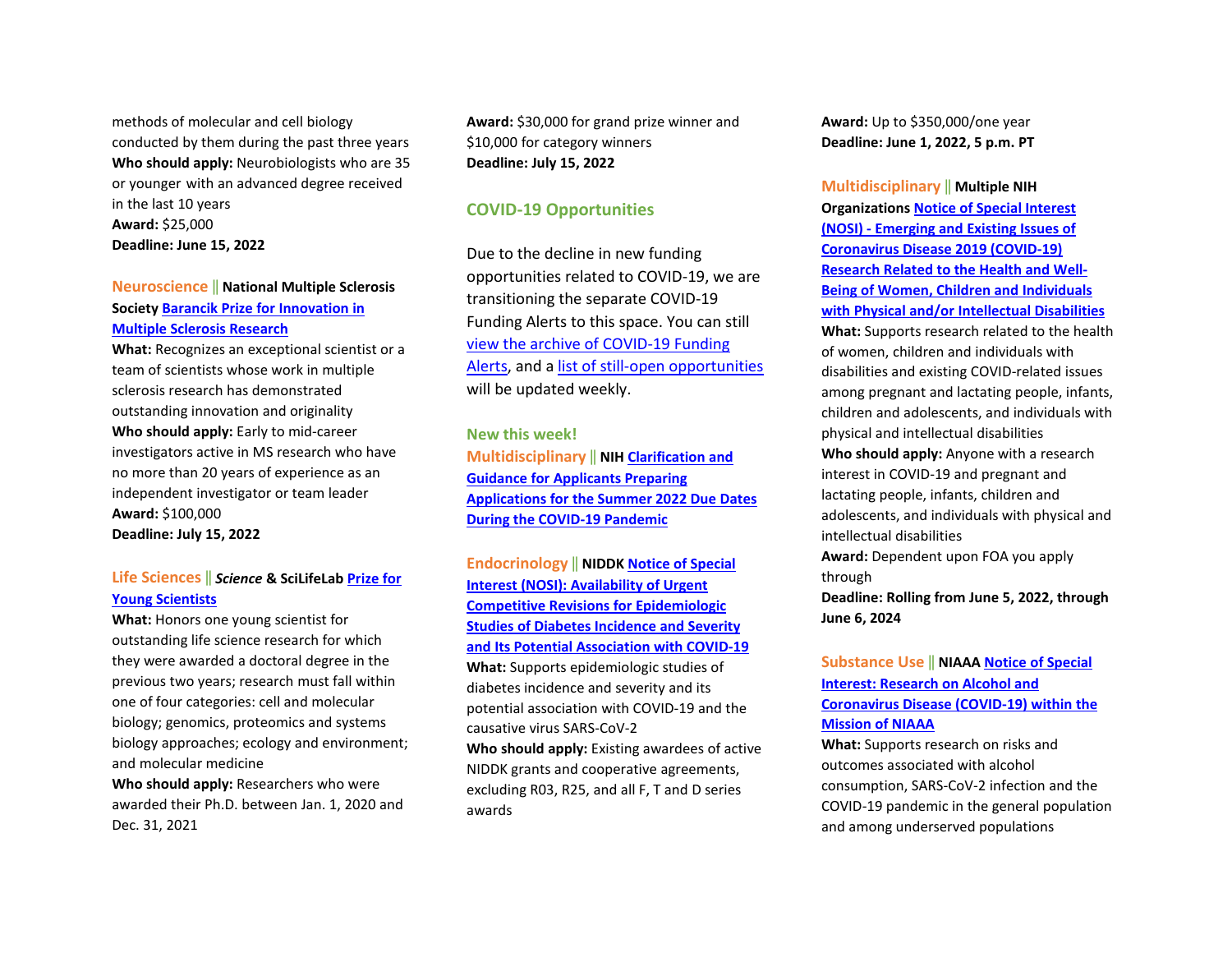**Who should apply:** Anyone with a research interest in COVID-19 and alcohol consumption **Award:** Dependent upon FOA **Deadline: Rolling from June 5, 2022, through March 5, 2024** 

**Environmental Health** ‖ **NIEH[S Notice of](https://grants.nih.gov/grants/guide/notice-files/NOT-ES-22-005.html)  [Special Interest \(NOSI\): Promoting Health,](https://grants.nih.gov/grants/guide/notice-files/NOT-ES-22-005.html)  [Safety, and Recovery Training for COVID-19](https://grants.nih.gov/grants/guide/notice-files/NOT-ES-22-005.html)  [Essential Workers and their Communities](https://grants.nih.gov/grants/guide/notice-files/NOT-ES-22-005.html)  What:** Supports applicants to develop partnerships with local worker centers and community organizations specifically targeting under served and disadvantaged communities with higher than average COVID-19 transmission rates **Who should apply:** Existing awardees of NIH grants **Award:** Up to \$400,000/by the end of the original project period **Deadline: June 6, 2022, 5 p.m. PT** 

### **Immunology** ‖ **Pfizer and BioNTech [COVID-](https://cdn.pfizer.com/pfizercom/2022-02/2022%20VAC%20G%20COVID-19%20Vaccine%20Development%20for%20LMIC_0.pdf?uzs_X6OsunI1c9QpQUpj3JFOdqf89_dZ)[19 Vaccine Development for LMICs](https://cdn.pfizer.com/pfizercom/2022-02/2022%20VAC%20G%20COVID-19%20Vaccine%20Development%20for%20LMIC_0.pdf?uzs_X6OsunI1c9QpQUpj3JFOdqf89_dZ)**

**What:** Supports clinical studies designed to lead to approval and availability of new COVID-19 vaccines that are intended to protect large populations in a low- or middle-income country

**Who should apply:** Open globally, but preference will be given to organizations with a presence in a low- or middle-income country **Award:** Not specified/up to two years **Deadline: Rolling through Dec. 31, 2022** 

# **NIH Federal Opportunities**

This week the NIH released funding opportunities concerning [mental health,](https://grants.nih.gov/grants/guide/WeeklyIndexMobile.cfm?WeekEnding=05-06-2022)  [cancer and maternal health.](https://grants.nih.gov/grants/guide/WeeklyIndexMobile.cfm?WeekEnding=05-06-2022) We've highlighted some opportunities of potential interest below.

# **Multidisciplinary** ‖ **NIDDK [KUH Predoctoral](https://grants.nih.gov/grants/guide/rfa-files/RFA-DK-21-033.html)  [to Postdoctoral Fellow Transition Award](https://grants.nih.gov/grants/guide/rfa-files/RFA-DK-21-033.html)  [\(F99/K00 - Independent Clinical Trial Not](https://grants.nih.gov/grants/guide/rfa-files/RFA-DK-21-033.html)  [Allowed\)](https://grants.nih.gov/grants/guide/rfa-files/RFA-DK-21-033.html)**

**What:** Funding to recruit graduate students who are currently not involved in kidney, urology or hematology research and provide them a stable transition into a postdoctoral research experience focused on one of those kinds of research

**Who should apply:** Exceptional graduate students from a diverse and broad range of scientific disciplines including, but not limited to, engineering, statistics, data science, imaging, biochemistry, neuroscience and genetics[; further eligibility info in FOA](https://grants.nih.gov/grants/guide/rfa-files/RFA-DK-21-033.html#_Section_III._Eligibility) 

**Award:** Stipends, tuition and fees, institutional allowance, and some travel costs for F99 phase and salary and fringe benefits, research and career development support, indirect costs, and travel costs for K00 phase/up to six years **Deadline: Aug. 1, 2022, 5 p.m. PT**

**Neuroscience** ‖ **NI[A Policy and Alzheimer's](https://grants.nih.gov/grants/guide/rfa-files/RFA-AG-23-024.html)  [Disease \(AD\) and Alzheimer's Disease-Related](https://grants.nih.gov/grants/guide/rfa-files/RFA-AG-23-024.html)  [Dementias \(ADRD\) Healthcare Disparities:](https://grants.nih.gov/grants/guide/rfa-files/RFA-AG-23-024.html)** 

### **[Access, Utilization, and Quality \(R01 Clinical](https://grants.nih.gov/grants/guide/rfa-files/RFA-AG-23-024.html)  [Trial Not Allowed\)](https://grants.nih.gov/grants/guide/rfa-files/RFA-AG-23-024.html)**

**What:** Supports projects designed to exploit variations in social and healthcare policies to employ innovative approaches to uncover mechanisms driving disparities in care for persons living with Alzheimer's disease and Alzheimer's disease-related dementias **Who should apply:** Anyone with a research interest in AD/ADRD, healthcare disparities and policies related to AD/ADRD **Award:** Up to \$2.5 million/up to five years **Deadline:** *LOI due:* **Sept. 20, 2022** *(LOI not required but highly encouraged***);** *Application due:* **Oct. 20, 2022, 5 p.m. PT**

#### Administrative Supplements

**Multidisciplinary** ‖ **NIAID, NIGMS and ORIP [Notice of Special Interest \(NOSI\):](https://grants.nih.gov/grants/guide/notice-files/NOT-AI-22-049.html)  [Administrative Supplements for NIAID](https://grants.nih.gov/grants/guide/notice-files/NOT-AI-22-049.html)  [Regional Biocontainment Laboratories \(RBL\)](https://grants.nih.gov/grants/guide/notice-files/NOT-AI-22-049.html)  [and other NIH Grantees Conducting Research](https://grants.nih.gov/grants/guide/notice-files/NOT-AI-22-049.html)  [at RBL-affiliated Sites](https://grants.nih.gov/grants/guide/notice-files/NOT-AI-22-049.html)** 

#### Requests for Information

**Pediatrics** ‖ **NICH[D Request for Information:](https://grants.nih.gov/grants/guide/notice-files/NOT-HD-22-008.html)  [Call for Nominations for NICHD's Best](https://grants.nih.gov/grants/guide/notice-files/NOT-HD-22-008.html)  [Pharmaceuticals for Children Act Priorities in](https://grants.nih.gov/grants/guide/notice-files/NOT-HD-22-008.html)  [Pediatric Therapeutics 2022-2023](https://grants.nih.gov/grants/guide/notice-files/NOT-HD-22-008.html)**

**Multidisciplinary** ‖ **NIH Office of the Director [NIH Request for Information \(RFI\) on](https://grants.nih.gov/grants/guide/notice-files/NOT-PM-22-001.html)**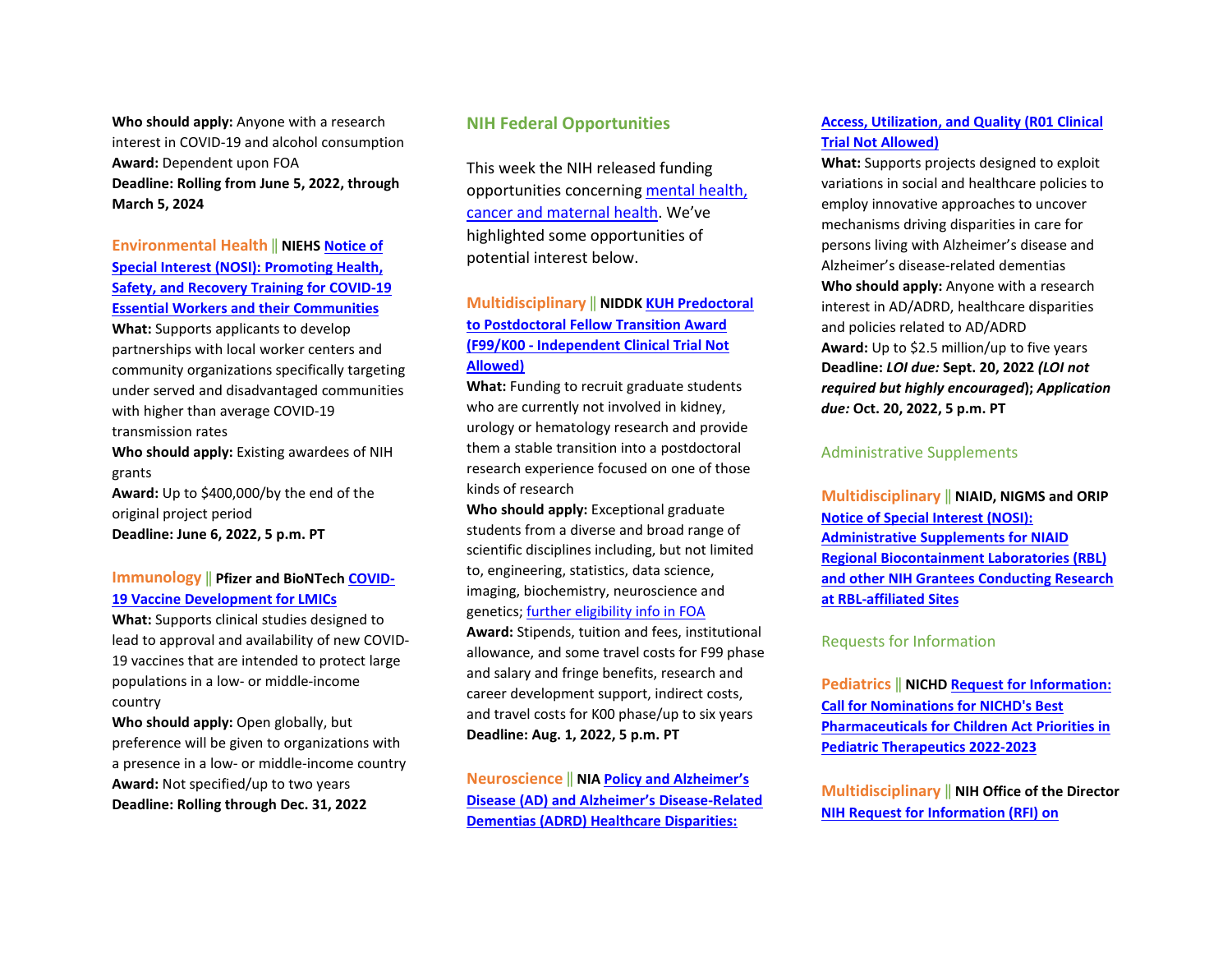# **[Integrating Environmental Data into the](https://grants.nih.gov/grants/guide/notice-files/NOT-PM-22-001.html)** *All of Us* **[Research Program](https://grants.nih.gov/grants/guide/notice-files/NOT-PM-22-001.html)**

# **Other Federal and Local Opportunities**

# **Multidisciplinary** ‖ **DoD Combat Readiness Research Program [Rapid Development and](https://cdmrp.army.mil/funding/crrp)  [Translational Research Award](https://cdmrp.army.mil/funding/crrp)**

**What:** Supports high-impact combat readiness research that will accelerate the movement of promising ideas into clinical applications, including healthcare products, technologies, and practice guidelines **Who should apply:** Independent investigators

at all academic levels **Award:** Up to \$3.2 million/up to three years **Deadline:** *Pre-application due:* **June 23, 2022, 2 p.m. PT;** *Application due:* **Sept. 14, 2022,** 

**8:59 p.m. PT**

### **Hematology** ‖ **DoD Bone Marrow Failure Research Program [Idea Development Award](https://cdmrp.army.mil/funding/bmfrp)**

**What:** Supports innovative ideas and highimpact approaches based on scientifically sound evidence in order to move toward the vision to understand and cure bone marrow failure diseases

**Who should apply:** Independent investigators at or above the level of associate professor or an assistant professor with 10 years or more from their first faculty appointment by the deadline or independent investigators at the level of assistant professor who are within 10 years from their first faculty appointment by

#### the deadline

**Award:** Up to \$450,000/up to three years **Deadline:** *Pre-application due:* **June 29, 2022, 2 p.m. PT;** *Application due:* **Sept. 23, 2022, 8:59 p.m. PT** 

# **Hematology** ‖ **DoD Bone Marrow Failure Research Program [Investigator-Initiated](https://cdmrp.army.mil/funding/bmfrp)  [Research Award](https://cdmrp.army.mil/funding/bmfrp)**

**What:** Supports either studies that further develop ideas, expand key discoveries, and have the potential to make advances in bone marrow failure research, patient care, and quality of life or Investigational New Drug applications to the FDA

**Who should apply:** Investigators at or above the level of assistant professor by the deadline **Award:** Up to \$800,000/up to two years **Deadline:** *Pre-application due:* **June 29, 2022, 2 p.m. PT;** *Application due:* **Sept. 23, 2022, 8:59 p.m. PT** 

### **Private Opportunities**

# **Physical Therapy** ‖ **Foundation for Physical Therapy Research [Grant Foundation](https://foundation4pt.org/grants/)  [Opportunities](https://foundation4pt.org/grants/)**

**What:** Supports physical therapy research through several funding opportunities, including education research grants, acute care research grants and geriatric research grants **Who should apply:** Dependent upon opportunity **Award:** Between \$40,000 and \$100,000/between one and two years

**Deadline:** *LOI due (only for Magistro Family Foundation Research Grant, the Paris Patla Physical Therapy Research Grant, and the Paris Patla Manual Therapy Research Grant):* **June 1, 2022;** *Full application due:* **Aug. 5, 2022**

# **Women's Health** ‖ **Society of Family Planning Research Fund [Changemakers in](https://www.societyfp.org/research-support/sfp-research-fund/)  [Family Planning and Emerging Scholars in](https://www.societyfp.org/research-support/sfp-research-fund/)  [Family Planning](https://www.societyfp.org/research-support/sfp-research-fund/)**

**What:** Supports abortion and contraception research through Changemakers funding that provides dedicated support to researchers of color and Emerging Scholars funding that supports trainees to establish a family planning research portfolio

**Who should apply:** *For Changemakers:* PIs who self-identify as a person of color, have completed a terminal degree program within ten years of deadline and have either received less than \$250,000 or never served as a PI to conduct family planning research; *For Emerging Scholars:* PIs who at the time of award are enrolled in a degree program at the master's- or doctorate-level, or in a clinical study as a medical student, nursing student, or resident

**Award:** Up to \$7,500/up to one year **Deadline: June 6, 2022** 

**Neuroscience** ‖ **Craig H. Neilsen Foundation [Spinal Cord Injury Research on the](https://chnfoundation.org/programs/spinal-cord-injury-research-on-the-translational-spectrum/)  [Translational Spectrum](https://chnfoundation.org/programs/spinal-cord-injury-research-on-the-translational-spectrum/) What:** Funding for novel approaches to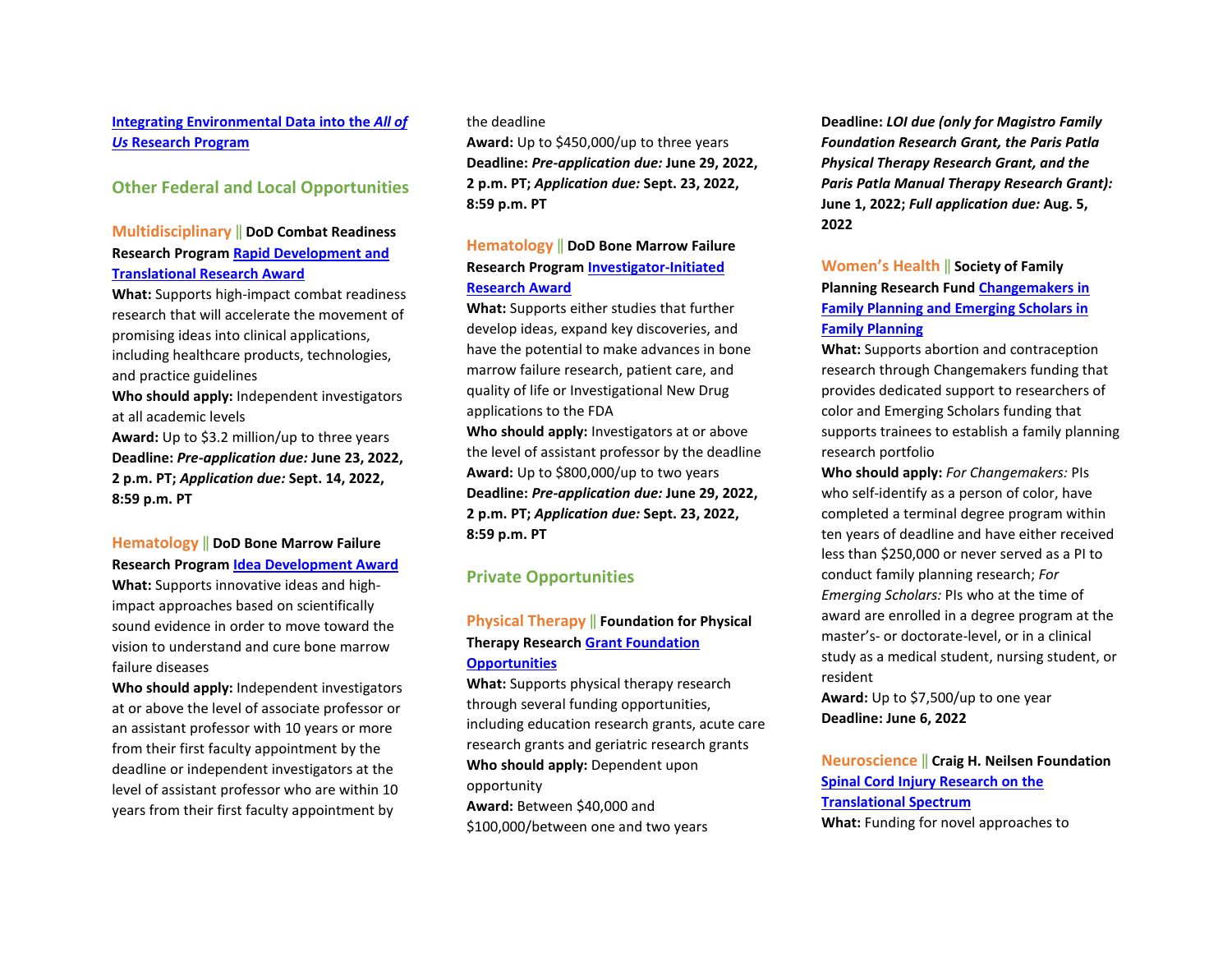improving function and developing curative therapies after spinal cord injury through mechanistic, preclinical and translational, and clinical research

**Who should apply:** PIs who have a doctoral or equivalent terminal degree such as an MD, DVM, or PhD and conduct research at a nonprofit academic or research institution or rehabilitation facility

**Award:** Up to \$200,000/up to two years **Deadline:** *LOI due:* **June 10, 2022, 2 p.m. PT;**  *Full application due:* **Nov. 11, 2022, 2 p.m. PT**

# **Orthopedics** ‖ **Orthopaedic Research and Education Foundatio[n Research Grants](https://www.oref.org/grants-and-awards/grant-programs/grant-program-information#ota)**

**What:** Supports orthopedic research through four funding mechanisms focused on the following topics: soft-tissue injury and skeletal trauma, skeletal metastases and pathological fractures, mentored clinician scientist grants and resident clinician scientist grants **Who should apply:** Dependent upon mechanism

**Award:** Between \$20,000 and \$150,000/between one and two years **Deadline: June 15, 2022**

# **Hepatology** ‖ **Pfize[r Addressing Diagnostic](https://cdn.pfizer.com/pfizercom/2022-05/2022%20Addressing%20Diagnostic%20Challenges%20NASH%20RFP%20Education.pdf?_UN25TmLxGHxv366Fk_uaONC_s5_cvDh)  [Challenges for Non-Alcoholic Steatohepatitis](https://cdn.pfizer.com/pfizercom/2022-05/2022%20Addressing%20Diagnostic%20Challenges%20NASH%20RFP%20Education.pdf?_UN25TmLxGHxv366Fk_uaONC_s5_cvDh)  [\(NASH\)](https://cdn.pfizer.com/pfizercom/2022-05/2022%20Addressing%20Diagnostic%20Challenges%20NASH%20RFP%20Education.pdf?_UN25TmLxGHxv366Fk_uaONC_s5_cvDh)**

**What:** Supports educational programs to help inform about the diagnosis of non-alcoholic steatohepatitis beyond biopsy by applying non-invasive tools for NASH and data to develop predictive models that identify

patients at risk of progressing into advanced stages of liver disease

**Who should apply:** Specialists, scientific researchers, and other healthcare professionals with an interest in non-alcoholic steatohepatitis

**Award:** Up to \$250,000/up to two years **Deadline: June 22, 2022, 8:59 p.m. PT**

### **Cancer** ‖ **Pfizer [Equity in Access to Cancer](https://cdn.pfizer.com/pfizercom/2022-05/GMG_2022-IM-G_EquityAccessCancerCachexiaClinicalTrials.pdf?bYFCTzE83pOB8ir2vVY9M4YWe7Ez2tpl)  [Cachexia Clinical Trials](https://cdn.pfizer.com/pfizercom/2022-05/GMG_2022-IM-G_EquityAccessCancerCachexiaClinicalTrials.pdf?bYFCTzE83pOB8ir2vVY9M4YWe7Ez2tpl)**

**What:** Supports initiatives to improve identification and equity in access to cancer cachexia clinical trials

**Who should apply:** Healthcare professionals and multidisciplinary teams involved in the care of patients with cachexia **Award:** Up to \$100,000/not specified **Deadline: June 30, 2022, 8:59 p.m. PT** 

# **Rheumatology** ‖ **Pfize[r Rheumatology](https://cdn.pfizer.com/pfizercom/2022-05/GMG_2022-I%26I-L_RheumatologyEducationHealthcareDisparities.pdf?XYXWS8qi771VZT7s8dJkiq_B.rznAQUb)  [Education Healthcare Disparities](https://cdn.pfizer.com/pfizercom/2022-05/GMG_2022-I%26I-L_RheumatologyEducationHealthcareDisparities.pdf?XYXWS8qi771VZT7s8dJkiq_B.rznAQUb)**

**What:** Supports projects focused on improving healthcare equity and literacy, understanding and participating in clinical trials, healthcare resources access, access to broadband internet, and utilization for underrepresented populations with rheumatologic conditions **Who should apply:** Healthcare providers who provide care in underserved populations with a focus on rheumatology patients with limited access to health care services **Award:** Up to \$250,000/up to one year **Deadline: July 5, 2022, 8:59 p.m. PT** 

#### **Cancer** ‖ **Mark Foundatio[n Endeavor Awards](https://themarkfoundation.org/endeavor/)**

**What:** Supports collaborative research projects that bring together investigators with diverse areas of expertise to tackle challenges in the prevention, diagnosis, and treatment of cancer **Who should apply:** PIs who have an independent faculty research appointment (tenure-track or equivalent) at a non-profit academic institution **Award:** Up to \$3 million/up to three years **Deadline: July 13, 2022**  *This organization is on th[e President's List;](https://o2.ohsu.edu/foundations/research-program-grants/ohsu-presidents-list/index.cfm)  submit a [notice of intent form](https://app.smartsheet.com/b/form?EQBCT=b4b914967b774308b1947bbf8ab27b15) before applying*

### **Women's Health** ‖ **Society of Family Planning Research Fund [Uta Landy Complex](https://www.societyfp.org/research-support/sfp-research-fund/)  [Family Planning Scholars](https://www.societyfp.org/research-support/sfp-research-fund/)**

**What:** Supports research proposals centered on improving clinical effectiveness, safety, and/or quality of complex abortion and contraception care in the US **Who should apply:** PIs who are in a complex family planning fellowship at an ACGMEaccredited site at the time of application and are proposing a research project centered on improving clinical effectiveness, safety, and/or quality of complex abortion and contraception care in the US

**Award:** Up to \$7,500/up to one year **Deadline: Sept. 15, 2022**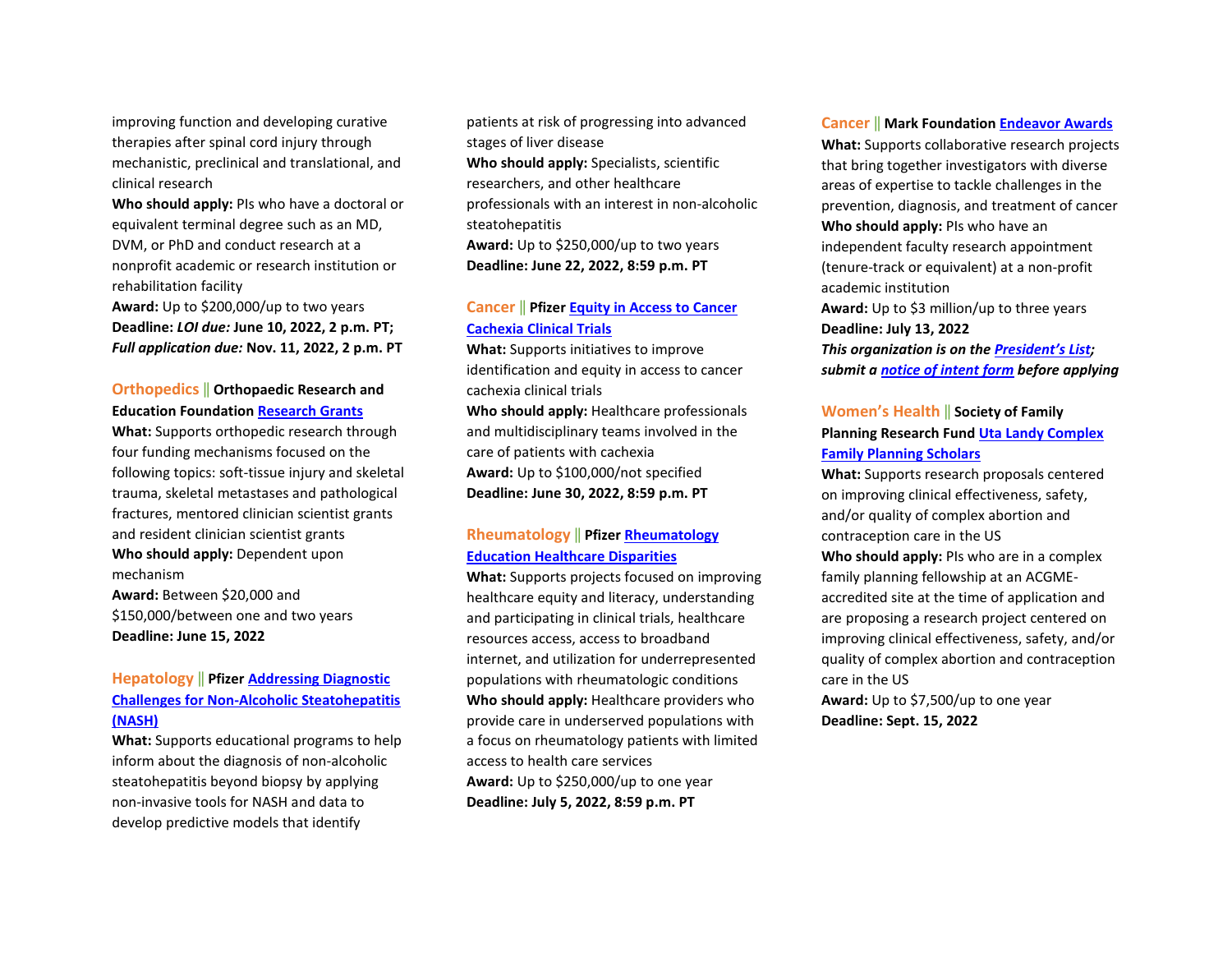#### **Previously Published Opportunities**

#### *Federal*

#### **May 2022**

**Immunology** ‖ **NIAID Nonhuman Primate Transplantation Tolerance Cooperative Study Grou[p \(U01 Clinical Trial Not Allowed\)](https://grants.nih.gov/grants/guide/rfa-files/RFA-AI-22-002.html) and [\(U19 Clinical Trial Not Allowed\)](https://grants.nih.gov/grants/guide/rfa-files/RFA-AI-22-003.html)** *Application due: May 13, 2022, 8:59 p.m. PT* 

**Multidisciplinary** ‖ **Multiple NIH Organizations [BRAIN Initiative: Exploratory Team-Research](https://grants.nih.gov/grants/guide/rfa-files/RFA-NS-22-028.html)  [BRAIN Circuit Programs - eTeamBCP \(U01](https://grants.nih.gov/grants/guide/rfa-files/RFA-NS-22-028.html)  [Clinical Trials Optional\)](https://grants.nih.gov/grants/guide/rfa-files/RFA-NS-22-028.html)** *LOI due: May 14, 2022 (LOI not required but highly encouraged); Application due: June 14, 2022, 5 p.m. PT* 

**Multidisciplinary** ‖ **Multiple NIH Organizations [Tobacco Centers of Regulatory Science](https://grants.nih.gov/grants/guide/rfa-files/RFA-OD-22-004.html)  [\(TCORS\) for Research Relevant to the Family](https://grants.nih.gov/grants/guide/rfa-files/RFA-OD-22-004.html)  [Smoking Prevention and Tobacco Control Act](https://grants.nih.gov/grants/guide/rfa-files/RFA-OD-22-004.html)  [\(U54 Clinical Trial Optional\)](https://grants.nih.gov/grants/guide/rfa-files/RFA-OD-22-004.html)** *LOI due: May 14, 2022 (LOI not required but highly encouraged); Application due: July 14, 2022, 5 p.m. PT*

**Multidisciplinary** ‖ **NIGM[S National and](https://grants.nih.gov/grants/guide/pa-files/PAR-22-065.html)  [Regional Resources \(R24 - Clinical Trial Not](https://grants.nih.gov/grants/guide/pa-files/PAR-22-065.html)  [Allowed\)](https://grants.nih.gov/grants/guide/pa-files/PAR-22-065.html)** *LOI due: May 14, 2022 (LOI not required but highly encouraged); Application due: June 14, 2022, 5 p.m. PT*

**Multidisciplinary** ‖ **Multiple NIH Organizations Accelerating the Pace of Child Health** 

**Research Using Existing Data from the Adolescent Brain Cognitive Development (ABCD) Stud[y \(R01-Clinical Trial Not Allowed\)](https://grants.nih.gov/grants/guide/pa-files/PAR-22-137.html) and [\(R21-Clinical Trial Not Allowed\)](https://grants.nih.gov/grants/guide/pa-files/PAR-22-138.html)** *LOI due: May 16 (R21), 2022 (LOI not required but highly encouraged); Application due: June 5 (R01) or 16 (R21), 2022, 5 p.m. PT* 

**Pulmonology** ‖ **NHLBI and NIGMS [ARDS,](https://grants.nih.gov/grants/guide/rfa-files/RFA-HL-23-001.html)  [Pneumonia, and Sepsis Phenotyping](https://grants.nih.gov/grants/guide/rfa-files/RFA-HL-23-001.html)  [Consortium Clinical Centers \(U01 Clinical Trial](https://grants.nih.gov/grants/guide/rfa-files/RFA-HL-23-001.html)  [Not Allowed\)](https://grants.nih.gov/grants/guide/rfa-files/RFA-HL-23-001.html) and [ARDS, Pneumonia, and](https://grants.nih.gov/grants/guide/rfa-files/RFA-HL-23-002.html)  [Sepsis Phenotyping Consortium Coordinating](https://grants.nih.gov/grants/guide/rfa-files/RFA-HL-23-002.html)  [Center \(U01 Clinical Trial Not Allowed\)](https://grants.nih.gov/grants/guide/rfa-files/RFA-HL-23-002.html)** *LOI due: May 17, 2022 (LOI not required but highly encouraged); Application due: June 17, 2022, 8:59 p.m. PT*

**Neuroscience** ‖ **DoD Epilepsy Research Program [Idea Development Award](https://cdmrp.army.mil/funding/erp)** *Preapplication due: May 19, 2022, 2 p.m. PT; Application due: June 23, 2022, 8:59 p.m. PT* 

**Neuroscience** ‖ **DoD Epilepsy Research Program [Research Partnership Award](https://cdmrp.army.mil/funding/erp)** *Preapplication due: May 19, 2022, 2 p.m. PT; Application due: June 23, 2022, 8:59 p.m. PT* 

**Neuroscience** ‖ **DoD Epilepsy Research Program [Virtual Post-Traumatic Epilepsy](https://cdmrp.army.mil/funding/erp)  [Research Center \(P-TERC\)](https://cdmrp.army.mil/funding/erp)** *Pre-application due: May 19, 2022, 2 p.m. PT; Application due: June 23, 2022, 8:59 p.m. PT* 

**Neuroscience** ‖ **DoD Epilepsy Research** 

### **Program [Virtual Post-Traumatic Epilepsy](https://cdmrp.army.mil/funding/erp)  [Research Center Faculty Award](https://cdmrp.army.mil/funding/erp)** *Pre-*

*application due: May 19, 2022, 2 p.m. PT; Application due: June 23, 2022, 8:59 p.m. PT*

**Immunology** ‖ **NIAI[D Host Immunity](https://grants.nih.gov/grants/guide/rfa-files/RFA-AI-22-001.html) and [Novel Immunization Strategies](https://grants.nih.gov/grants/guide/rfa-files/RFA-AI-22-001.html)  for** *[Clostridioides difficile](https://grants.nih.gov/grants/guide/rfa-files/RFA-AI-22-001.html)* **Infection (CDI) (U19 [Clinical Trial Not Allowed\)](https://grants.nih.gov/grants/guide/rfa-files/RFA-AI-22-001.html)** *Application due: May 20, 2022, 5 p.m. PT*

**Mental Health** ‖ **NIMH [Pilot Practice-based](https://grants.nih.gov/grants/guide/rfa-files/RFA-MH-22-120.html)  [Research for Primary Care Suicide Prevention](https://grants.nih.gov/grants/guide/rfa-files/RFA-MH-22-120.html)  [\(R34 Clinical Trial Optional\)](https://grants.nih.gov/grants/guide/rfa-files/RFA-MH-22-120.html)** *LOI due: May 20, 2022 (LOI not required but highly encouraged); Application due: June 21, 2022, 5 p.m. PT*

**Neuroscience** ‖ **DoD Autism Research Program [Career Development Award](https://cdmrp.army.mil/funding/arp)** *Preapplication due: May 23, 2022, 2 p.m. PT; Application due: Aug. 18, 2022, 8:59 p.m. PT* 

**Neuroscience** ‖ **DoD Autism Research Program [Clinical Trial Award](https://cdmrp.army.mil/funding/arp)** *Pre-application due: May 23, 2022, 2 p.m. PT; Application due: Aug. 18, 2022, 8:59 p.m. PT* 

**Neuroscience** ‖ **DoD Autism Research Program [Idea Development Award](https://cdmrp.army.mil/funding/arp)** *Preapplication due: May 23, 2022, 2 p.m. PT; Application due: Aug. 18, 2022, 8:59 p.m. PT* 

**Neuroscience** ‖ **DoD Spinal Cord Injury Research Progra[m Clinical Trial Award](https://cdmrp.army.mil/funding/scirp)** *Pre-application due: May 23, 2022,*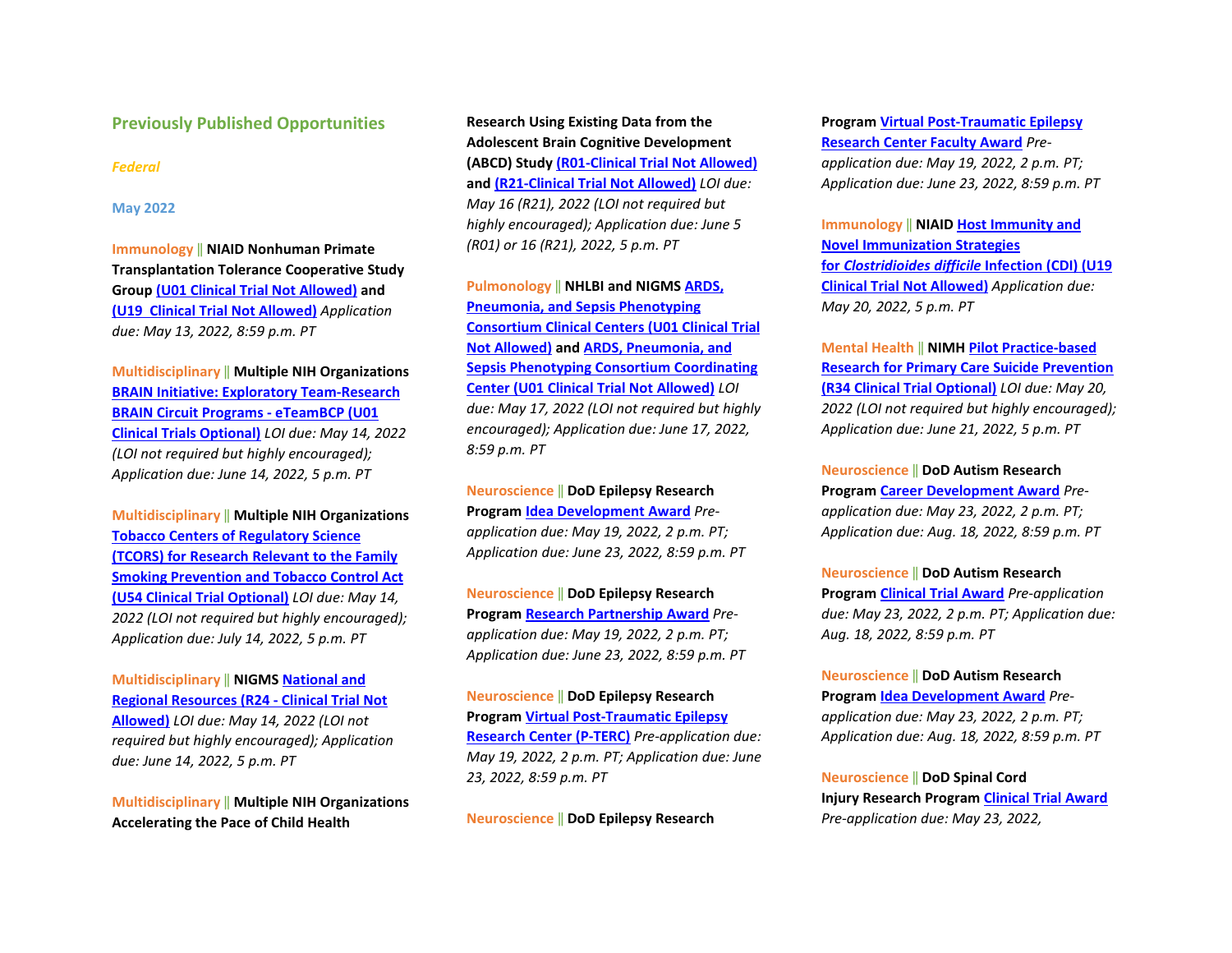*2 p.m. PT; Application due: Sept. 2, 2022, 8:59 p.m. PT* 

#### **Neuroscience** ‖ **DoD Spinal Cord**

**Injury Research Progra[m Investigator-](https://cdmrp.army.mil/funding/scirp)**

**[Initiated Research Award](https://cdmrp.army.mil/funding/scirp)** *Pre-application due: May 23, 2022, 2 p.m. PT; Application due: Sept. 2, 2022, 8:59 p.m. PT* 

# **Neuroscience** ‖ **DoD Spinal Cord**

**Injury Research Progra[m Translational](https://cdmrp.army.mil/funding/scirp)** 

**[Research Award](https://cdmrp.army.mil/funding/scirp)** *Pre-application due: May 23, 2022, 2 p.m. PT; Application due: Sept. 2, 2022, 8:59 p.m. PT*

**Multidisciplinary** ‖ **Multiple NIH Organizations [Myalgic Encephalomyelitis/Chronic Fatigue](https://grants.nih.gov/grants/guide/rfa-files/RFA-NS-22-019.html)  [Syndrome \(ME/CFS\) Collaborative Research](https://grants.nih.gov/grants/guide/rfa-files/RFA-NS-22-019.html)  [Centers \(CRCs\) \(U54, Basic Experimental](https://grants.nih.gov/grants/guide/rfa-files/RFA-NS-22-019.html)  [Studies Involving Humans Allowed\)](https://grants.nih.gov/grants/guide/rfa-files/RFA-NS-22-019.html) an[d Data](https://grants.nih.gov/grants/guide/rfa-files/RFA-NS-22-020.html)  [Management and Coordinating Center](https://grants.nih.gov/grants/guide/rfa-files/RFA-NS-22-020.html)  [\(DMCC\) for the Myalgic](https://grants.nih.gov/grants/guide/rfa-files/RFA-NS-22-020.html)  [Encephalomyelitis/Chronic Fatigue Syndrome](https://grants.nih.gov/grants/guide/rfa-files/RFA-NS-22-020.html)  [\(ME/CFS\) Collaborative Research Centers](https://grants.nih.gov/grants/guide/rfa-files/RFA-NS-22-020.html)  [\(CRC\) \(U24 Basic Experimental Studies with](https://grants.nih.gov/grants/guide/rfa-files/RFA-NS-22-020.html)  [Humans Required\)](https://grants.nih.gov/grants/guide/rfa-files/RFA-NS-22-020.html)** *Application due: May 24, 2022, 5 p.m. PT*

#### **Cancer** ‖ **DoD Peer Reviewed Cancer Research**

**Program [Idea Award](https://cdmrp.army.mil/funding/prcrp)** *Pre-application due: May 25, 2022, 2 p.m. PT; Application due: Sept. 7, 2022, 8:59 p.m. PT* 

**Cancer** ‖ **DoD Peer Reviewed Cancer Research Program [Impact Award](https://cdmrp.army.mil/funding/prcrp)** *Pre-application due: May 25, 2022, 2 p.m. PT; Application due: Sept. 7, 2022, 8:59 p.m. PT*

### **Rheumatology** ‖ **DoD Tick-Borne Disease**

**Research Program [Idea Development Award](https://cdmrp.army.mil/pubs/press/2022/22tbdrppreann)** *Pre-application due: May 26, 2022, 2 p.m. PT; Application due: Aug. 25, 2022, 8:59 p.m. PT* 

# **Rheumatology** ‖ **DoD Tick-Borne Disease Research Program [Therapeutic/Diagnostic](https://cdmrp.army.mil/pubs/press/2022/22tbdrppreann)**

**[Idea Award](https://cdmrp.army.mil/pubs/press/2022/22tbdrppreann)** *Pre-application due: May 26, 2022, 2 p.m. PT; Application due: Aug. 25, 2022, 8:59 p.m. PT*

**Multidisciplinary** ‖ **Multiple NIH Organizations [Bioengineering Partnerships with Industry](https://grants.nih.gov/grants/guide/pa-files/PAR-22-123.html)  [\(U01 Clinical Trial Optional\)](https://grants.nih.gov/grants/guide/pa-files/PAR-22-123.html)** *Application due: May 26, 2022, 5 p.m. PT* 

#### **June 2022**

**Multidisciplinary** ‖ **Multiple NIH Organizations [BRAIN Initiative: Targeted BRAIN Circuits](https://grants.nih.gov/grants/guide/rfa-files/RFA-NS-22-026.html)  [Projects- TargetedBCP \(R01 Clinical Trial Not](https://grants.nih.gov/grants/guide/rfa-files/RFA-NS-22-026.html)  [Allowed\)](https://grants.nih.gov/grants/guide/rfa-files/RFA-NS-22-026.html) an[d BRAIN Initiative: Targeted](https://grants.nih.gov/grants/guide/rfa-files/RFA-NS-22-027.html#_Part_1._Overview)  [BRAIN Circuits Planning Projects –](https://grants.nih.gov/grants/guide/rfa-files/RFA-NS-22-027.html#_Part_1._Overview)  [TargetedBCPP \(R34 Clinical Trials Not](https://grants.nih.gov/grants/guide/rfa-files/RFA-NS-22-027.html#_Part_1._Overview)  [Allowed\)](https://grants.nih.gov/grants/guide/rfa-files/RFA-NS-22-027.html#_Part_1._Overview)** *LOI due: June 1, 2022 (LOI not required but highly encouraged); Application due: July 1, 2022, 8:59 p.m. PT*

**Multidisciplinary** ‖ **Multiple NIH Organizations [INvestigation of Co-occurring conditions](https://grants.nih.gov/grants/guide/rfa-files/RFA-OD-22-007.html)** 

**[across the Lifespan to Understand Down](https://grants.nih.gov/grants/guide/rfa-files/RFA-OD-22-007.html)  [syndromE \(INCLUDE\) Clinical Trial Readiness](https://grants.nih.gov/grants/guide/rfa-files/RFA-OD-22-007.html)  [\(R21 Clinical Trial Not](https://grants.nih.gov/grants/guide/rfa-files/RFA-OD-22-007.html) Allowed)** *Deadline: LOI due: June 1, 2022 (LOI not required but highly encouraged); Application due: July 1, 2022, 5 p.m. PT*

**Multidisciplinary** ‖ **NIDDK [High Impact,](https://grants.nih.gov/grants/guide/pa-files/PAR-22-069.html)  [Interdisciplinary Science in NIDDK Research](https://grants.nih.gov/grants/guide/pa-files/PAR-22-069.html)  [Areas \(RC2 Clinical Trial Optional\)](https://grants.nih.gov/grants/guide/pa-files/PAR-22-069.html)** *Application due: June 1, 2022, 5 p.m. PT* 

#### **Cancer** ‖ **DoD Kidney Cancer Research**

**Program [Idea Development Award](https://cdmrp.army.mil/pubs/press/2022/22kcrppreann)** *Preapplication due: June 2, 2022, 2 p.m. PT; Application due: Oct. 6, 2022, 8:59 p.m. PT* 

#### **Cancer** ‖ **DoD Kidney Cancer Research**

**Program [Translational Research Partnership](https://cdmrp.army.mil/pubs/press/2022/22kcrppreann)  [Award](https://cdmrp.army.mil/pubs/press/2022/22kcrppreann)** *Pre-application due: June 2, 2022, 2 p.m. PT; Application due: Oct. 6, 2022, 8:59 p.m. PT* 

# **Cancer** ‖ **DoD Prostate Cancer Research Program [Exploration – Hypothesis](https://cdmrp.army.mil/pubs/press/2022/22pcrppreann)  [Development Award](https://cdmrp.army.mil/pubs/press/2022/22pcrppreann)** *Pre-application due: June 2, 2022, 2 p.m. PT; Application due: June 23,*

*2022, 8:59 p.m. PT*

**Multidisciplinary** ‖ **Multiple NIH Organizations [Leveraging Health Information Technology](https://grants.nih.gov/grants/guide/pa-files/PAR-22-145.html)  [\(Health IT\) to Address and Reduce Health](https://grants.nih.gov/grants/guide/pa-files/PAR-22-145.html)  [Care Disparities \(R01 Clinical Trial Optional\)](https://grants.nih.gov/grants/guide/pa-files/PAR-22-145.html)** *Application due: June 5, 2022, 5 p.m. PT*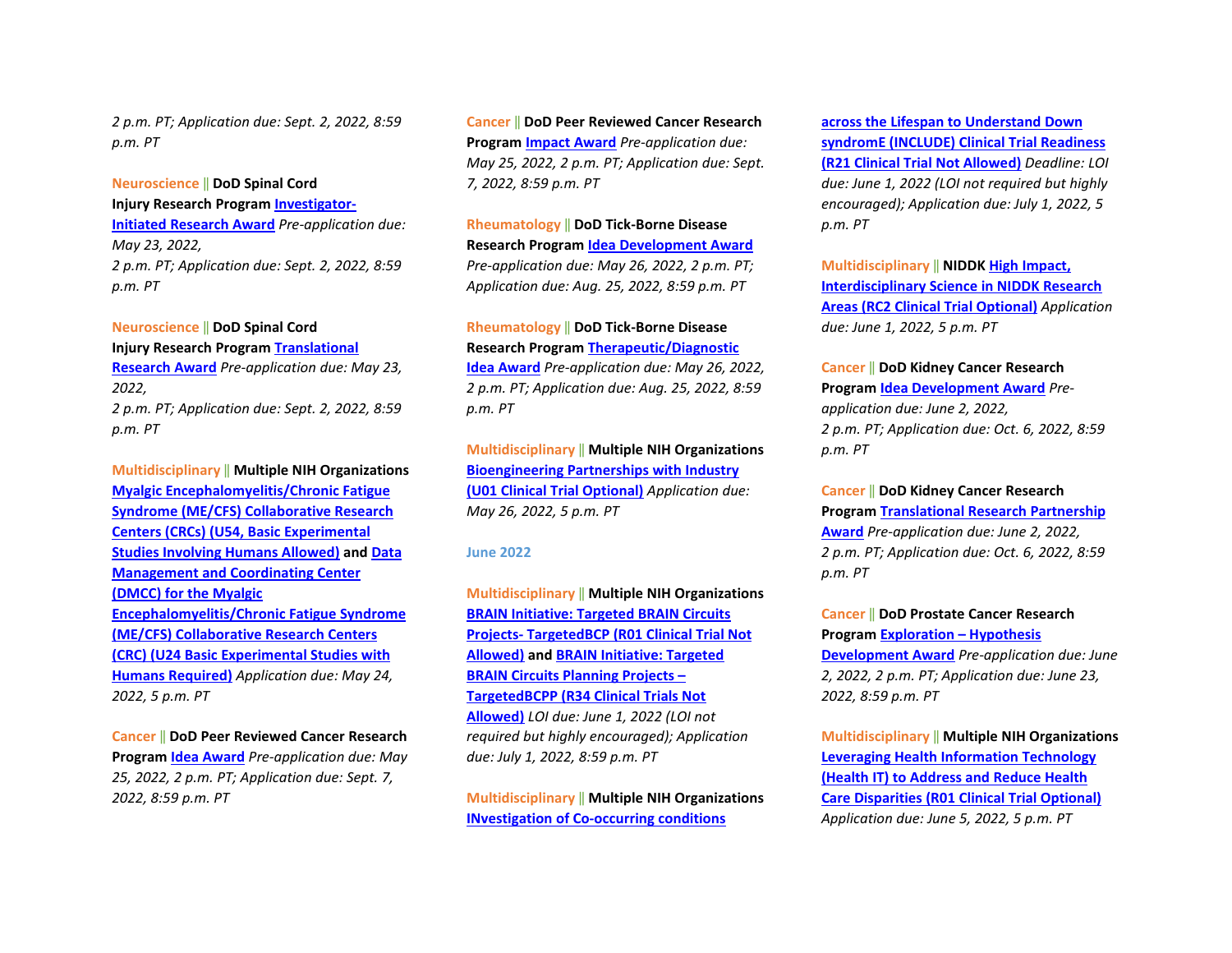**Multidisciplinary** ‖ **Multiple NIH Organizations [Risk and Protective Factors of Family Health](https://grants.nih.gov/grants/guide/pa-files/PAR-21-358.html)  [and Family Level Interventions \(R01 - Clinical](https://grants.nih.gov/grants/guide/pa-files/PAR-21-358.html)  [Trial Optional\)](https://grants.nih.gov/grants/guide/pa-files/PAR-21-358.html)** *Deadline: June 5, 2022, 5 p.m. PT*

**Cancer** ‖ **NC[I Cancer Tissue Engineering](https://grants.nih.gov/grants/guide/pa-files/PAR-22-099.html)  [Collaborative: Enabling Biomimetic Tissue-](https://grants.nih.gov/grants/guide/pa-files/PAR-22-099.html)[Engineered Technologies for Cancer Research](https://grants.nih.gov/grants/guide/pa-files/PAR-22-099.html)  [\(R01 Clinical Trial Optional\)](https://grants.nih.gov/grants/guide/pa-files/PAR-22-099.html)** *Application due: June 5, 2022, 8:59 p.m. PT* 

**Multidisciplinary** ‖ **NCI, NIA and NIGMS [Focused Technology Research and](https://grants.nih.gov/grants/guide/pa-files/PAR-22-127.html)  [Development \(R01 Clinical Trial Not Allowed\)](https://grants.nih.gov/grants/guide/pa-files/PAR-22-127.html) and [Technology Development Research for](https://grants.nih.gov/grants/guide/pa-files/PAR-22-126.html)  [Establishing Feasibility and Proof of Concept](https://grants.nih.gov/grants/guide/pa-files/PAR-22-126.html)  [\(R21 - Clinical Trial Not Allowed\)](https://grants.nih.gov/grants/guide/pa-files/PAR-22-126.html)** *Deadline: June 5 (R01) or 16 (R21), 2022, 5 p.m. PT*

**Multidisciplinary** ‖ **NCI and NIDCR Microbialbased Cancer Imaging and Therapy - Bugs as Drugs [\(R01 Clinical Trial Not Allowed\)](https://grants.nih.gov/grants/guide/pa-files/PAR-22-085.html) and [\(R21 Clinical Trial Not Allowed\)](https://grants.nih.gov/grants/guide/pa-files/PAR-22-086.html)** *Deadline: R01 due: June 5, 2022, 5 p.m. PT; R21 due: June 16, 2022, 5 p.m. PT*

**Substance Use** ‖ **NIAA[A Notice of Special](https://grants.nih.gov/grants/guide/notice-files/NOT-AA-22-001.html)  [Interest \(NOSI\): Epidemiology and Prevention](https://grants.nih.gov/grants/guide/notice-files/NOT-AA-22-001.html)  [of Alcohol Misuse in Understudied Young](https://grants.nih.gov/grants/guide/notice-files/NOT-AA-22-001.html)  [Adult Populations; Military, Workforce, and](https://grants.nih.gov/grants/guide/notice-files/NOT-AA-22-001.html)  [Community College](https://grants.nih.gov/grants/guide/notice-files/NOT-AA-22-001.html)** *Deadline: Open from June 5, 2022 through Sept. 8, 2025*

**Substance Use** ‖ **NIDA and ODP [Notice of](https://grants.nih.gov/grants/guide/notice-files/NOT-DA-23-001.html)  [Special Interest \(NOSI\): Research to Prevent](https://grants.nih.gov/grants/guide/notice-files/NOT-DA-23-001.html)  [Drug Use, Misuse and Addiction](https://grants.nih.gov/grants/guide/notice-files/NOT-DA-23-001.html)** *Deadline: Open from June 5, 2022 through May 8, 2025*

**Neuroscience** ‖ **Multiple NIH Organizations [BRAIN Initiative: Development of Novel Tools](https://grants.nih.gov/grants/guide/rfa-files/RFA-MH-22-115.html)  [to Probe Cell-Specific and Circuit-Specific](https://grants.nih.gov/grants/guide/rfa-files/RFA-MH-22-115.html)  [Processes in Human and Non-Human Primate](https://grants.nih.gov/grants/guide/rfa-files/RFA-MH-22-115.html)  [Brain \(UG3/UH3 Clinical Trial Optional\)](https://grants.nih.gov/grants/guide/rfa-files/RFA-MH-22-115.html)** *Application due: June 7, 2022, 8:59 p.m. PT*

### **Cancer** ‖ **NC[I Exploratory Grants in Cancer](https://grants.nih.gov/grants/guide/pa-files/PAR-21-341.html)  [Control \(R21 Clinical Trial Optional\)](https://grants.nih.gov/grants/guide/pa-files/PAR-21-341.html)** *Application due: June 7, 2022, 5 p.m. PT*

**Multidisciplinary** ‖ **NIH Common Fund [Somatic Mosaicism across Human Tissues](https://grants.nih.gov/grants/guide/rfa-files/RFA-RM-22-011.html)  [\(SMaHT\) Program: Tool Development Projects](https://grants.nih.gov/grants/guide/rfa-files/RFA-RM-22-011.html)  [\(UG3/UH3 Clinical Trial Not Allowed\)](https://grants.nih.gov/grants/guide/rfa-files/RFA-RM-22-011.html)** *LOI due: June 8, 2022 (LOI not required but highly encouraged); Application due: July 8, 2022, 5 p.m. PT*

**Multidisciplinary** ‖ **Multiple NIH Organizations [HEAL Initiative: Team Research for Initial](https://grants.nih.gov/grants/guide/rfa-files/RFA-NS-22-052.html)  [Translational Efforts in Non-addictive](https://grants.nih.gov/grants/guide/rfa-files/RFA-NS-22-052.html)  [Analgesic Therapeutics Development \[Small](https://grants.nih.gov/grants/guide/rfa-files/RFA-NS-22-052.html)  [Molecules and Biologics\] \(U19 Clinical Trial](https://grants.nih.gov/grants/guide/rfa-files/RFA-NS-22-052.html)  [Not Allowed\)](https://grants.nih.gov/grants/guide/rfa-files/RFA-NS-22-052.html)** *Application due: June 9, 2022, 5 p.m. PT*

**Aging** ‖ **NI[A Pharmacokinetic and](https://grants.nih.gov/grants/guide/rfa-files/RFA-AG-23-008.html)  [Pharmacodynamic \(PK/PD\) Studies of mTOR](https://grants.nih.gov/grants/guide/rfa-files/RFA-AG-23-008.html)  [Inhibitors on Aging-Related Indications \(U01](https://grants.nih.gov/grants/guide/rfa-files/RFA-AG-23-008.html)**  **[Clinical Trial Required\)](https://grants.nih.gov/grants/guide/rfa-files/RFA-AG-23-008.html)** *Application due: June 15, 2022, 5 p.m. PT* 

**Orthopedics** ‖ **DoD Peer Reviewed Orthopaedic Research Program [Applied](https://cdmrp.army.mil/prorp/default)** 

**[Research Award](https://cdmrp.army.mil/prorp/default)** *Pre-application due: June 16, 2022, 2 p.m. PT; Application due: Sept. 13, 2022, 8:59 p.m. PT* 

**Orthopedics** ‖ **DoD Peer Reviewed Orthopaedic Research Program [Clinical](https://cdmrp.army.mil/prorp/default)** 

**[Translational Research Award](https://cdmrp.army.mil/prorp/default)** *Pre-application due: June 16, 2022, 2 p.m. PT; Application due: Sept. 13, 2022, 8:59 p.m. PT* 

**Orthopedics** ‖ **DoD Peer Reviewed** 

**Orthopaedic Research Program [Clinical Trial](https://cdmrp.army.mil/prorp/default)  [Award](https://cdmrp.army.mil/prorp/default)** *Pre-application due: June 16, 2022, 2* 

*p.m. PT; Application due: Sept. 13, 2022, 8:59 p.m. PT*

**Neuroscience** ‖ **DoD Alzheimer's Disease Research Program [Accelerating Diagnostics](https://cdmrp.army.mil/funding/prarp)  [Research Award](https://cdmrp.army.mil/funding/prarp)** *Pre-application due: June 17, 2022, 2 p.m. PT; Application due: July 25, 2022, 8:59 p.m. PT* 

**Neuroscience** ‖ **DoD Alzheimer's Disease Research Program [Investigator-Initiated](https://cdmrp.army.mil/funding/prarp)  [Research Award](https://cdmrp.army.mil/funding/prarp)** *Pre-application due: June 17, 2022, 2 p.m. PT; Application due: July 25, 2022, 8:59 p.m. PT* 

**Neuroscience** ‖ **DoD Alzheimer's Disease Research Program [Translational Research](https://cdmrp.army.mil/funding/prarp)**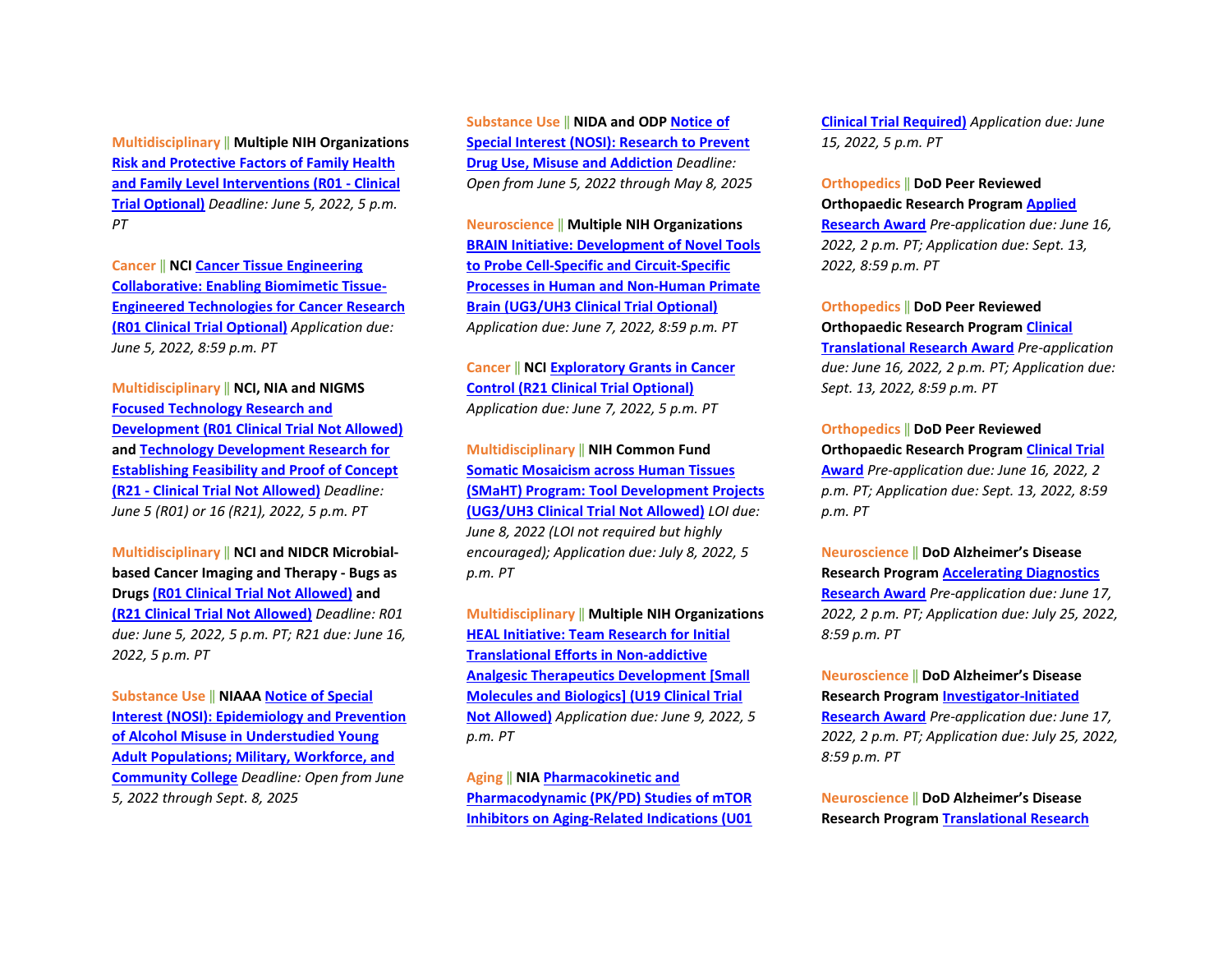**[Award](https://cdmrp.army.mil/funding/prarp)** *Pre-application due: June 17, 2022, 2 p.m. PT; Application due: July 25, 2022, 8:59 p.m. PT*

**Multidisciplinary** ‖ **Multiple NIH Organizations Research on Biopsychosocial Factors of Social Connectedness and Isolation on Health, Wellbeing, Illness, and Recovery [\(R01 Basic](https://grants.nih.gov/grants/guide/pa-files/PAR-21-349.html)  [Experimental Studies with](https://grants.nih.gov/grants/guide/pa-files/PAR-21-349.html) Humans Required), [\(R01 Clinical Trial Required\)](https://grants.nih.gov/grants/guide/pa-files/PAR-21-352.html) an[d \(R01 Clinical](https://grants.nih.gov/grants/guide/pa-files/PAR-21-350.html)  [Trials Not Allowed\)](https://grants.nih.gov/grants/guide/pa-files/PAR-21-350.html)** *Deadline: June 21, 2022, 5 p.m. PT*

#### **Cancer** ‖ **DoD Kidney Cancer Research**

**Program [Concept Award](https://cdmrp.army.mil/pubs/press/2022/22kcrppreann)** *Pre-application due: June 23, 2022, 2 p.m. PT; Application due: July 14, 2022, 8:59 p.m. PT* 

**Cancer** ‖ **DoD Kidney Cancer Research Program [Postdoctoral and Clinical Fellowship](https://cdmrp.army.mil/pubs/press/2022/22kcrppreann)  [Award](https://cdmrp.army.mil/pubs/press/2022/22kcrppreann)** *Pre-application due: June 23, 2022, 2 p.m. PT; Application due: July 14, 2022, 8:59 p.m. PT*

**Neuroscience** ‖ **DoD Multiple Sclerosis Research Program [Clinical Trial Award](https://cdmrp.army.mil/funding/msrp)** *Preapplication due: June 23, 2022, 2 p.m. PT; Application due: Oct. 3, 2022, 8:59 p.m. PT* 

**Neuroscience** ‖ **DoD Multiple Sclerosis Research Program [Exploration -Hypothesis](https://cdmrp.army.mil/funding/msrp)  [Development Award](https://cdmrp.army.mil/funding/msrp)** *Pre-application due: June 23, 2022, 2 p.m. PT; Application due: Oct. 3, 2022, 8:59 p.m. PT* 

**Neuroscience** ‖ **DoD Multiple Sclerosis Research Program [Investigator-Initiated](https://cdmrp.army.mil/funding/msrp)  [Research Award](https://cdmrp.army.mil/funding/msrp)** *Pre-application due: June 23, 2022, 2 p.m. PT; Application due: Oct. 3, 2022, 8:59 p.m. PT*

**Multidisciplinary** ‖ **Multiple NIH Organizations [Lasker Clinical Research Scholars Program](https://grants.nih.gov/grants/guide/pa-files/PAR-22-078.html)  [\(Si2/R00 Clinical Trial Optional\)](https://grants.nih.gov/grants/guide/pa-files/PAR-22-078.html)** *Deadline: June 24, 2022, 5 p.m. PT*

**Multidisciplinary** ‖ **Multiple NIH Organizations [Education Program on Translational Devices](https://grants.nih.gov/grants/guide/pa-files/PAR-22-146.html)  [\(R25 Clinical Trial Not Allowed\)](https://grants.nih.gov/grants/guide/pa-files/PAR-22-146.html)** *LOI due: June 29, 2022 (LOI not required but highly encouraged); Application due: July 29, 2022, 5 p.m. PT*

**Neuroscience** ‖ **DoD Neurofibromatosis Research Program [Clinical Trial Award](https://cdmrp.army.mil/pubs/press/2022/22nfrppreann)** *Preapplication due: June 30, 2022, 2 p.m. PT; Application due: July 21, 2022, 8:59 p.m. PT* 

**Neuroscience** ‖ **DoD Neurofibromatosis Research Program [Early Investigator Research](https://cdmrp.army.mil/pubs/press/2022/22nfrppreann)  [Award](https://cdmrp.army.mil/pubs/press/2022/22nfrppreann)** *Pre-application due: June 30, 2022, 2 p.m. PT; Application due: July 21, 2022, 8:59 p.m. PT* 

**Neuroscience** ‖ **DoD Neurofibromatosis Research Program [Exploration – Hypothesis](https://cdmrp.army.mil/pubs/press/2022/22nfrppreann)  [Development Award](https://cdmrp.army.mil/pubs/press/2022/22nfrppreann)** *Pre-application due: June 30, 2022, 2 p.m. PT; Application due: July 21, 2022, 8:59 p.m. PT* 

**Neuroscience** ‖ **DoD Neurofibromatosis Research Program [Investigator-Initiated](https://cdmrp.army.mil/pubs/press/2022/22nfrppreann)** 

**[Research Award](https://cdmrp.army.mil/pubs/press/2022/22nfrppreann)** *Pre-application due: June 30, 2022, 2 p.m. PT; Application due: July 21, 2022, 8:59 p.m. PT* 

**Neuroscience** ‖ **DoD Neurofibromatosis Research Program [New Investigator Award](https://cdmrp.army.mil/pubs/press/2022/22nfrppreann)** *Pre-application due: June 30, 2022, 2 p.m. PT; Application due: July 21, 2022, 8:59 p.m. PT* 

**Neuroscience** ‖ **DoD Neurofibromatosis Research Program [Synergistic Idea Award](https://cdmrp.army.mil/pubs/press/2022/22nfrppreann)** *Preapplication due: June 30, 2022, 2 p.m. PT; Application due: July 21, 2022, 8:59 p.m. PT*

**Multidisciplinary** ‖ **DoD Tuberous Sclerosis Complex Research Progra[m Clinical](https://cdmrp.army.mil/funding/tscrp)  [Translational Research Award](https://cdmrp.army.mil/funding/tscrp)** *Pre-application due: June 30, 2022, 2 p.m. PT; Application due: July 28, 2022, 8:59 p.m. PT* 

**Multidisciplinary** ‖ **DoD Tuberous Sclerosis Complex Research Progra[m Exploration –](https://cdmrp.army.mil/funding/tscrp)  [Hypothesis Development Award](https://cdmrp.army.mil/funding/tscrp)** *Preapplication due: June 30, 2022, 2 p.m. PT; Application due: July 28, 2022, 8:59 p.m. PT* 

### **Multidisciplinary** ‖ **DoD Tuberous Sclerosis Complex Research Progra[m Idea](https://cdmrp.army.mil/funding/tscrp)**

**[Development Award](https://cdmrp.army.mil/funding/tscrp)** *Pre-application due: June 30, 2022, 2 p.m. PT; Application due: July 28, 2022, 8:59 p.m. PT*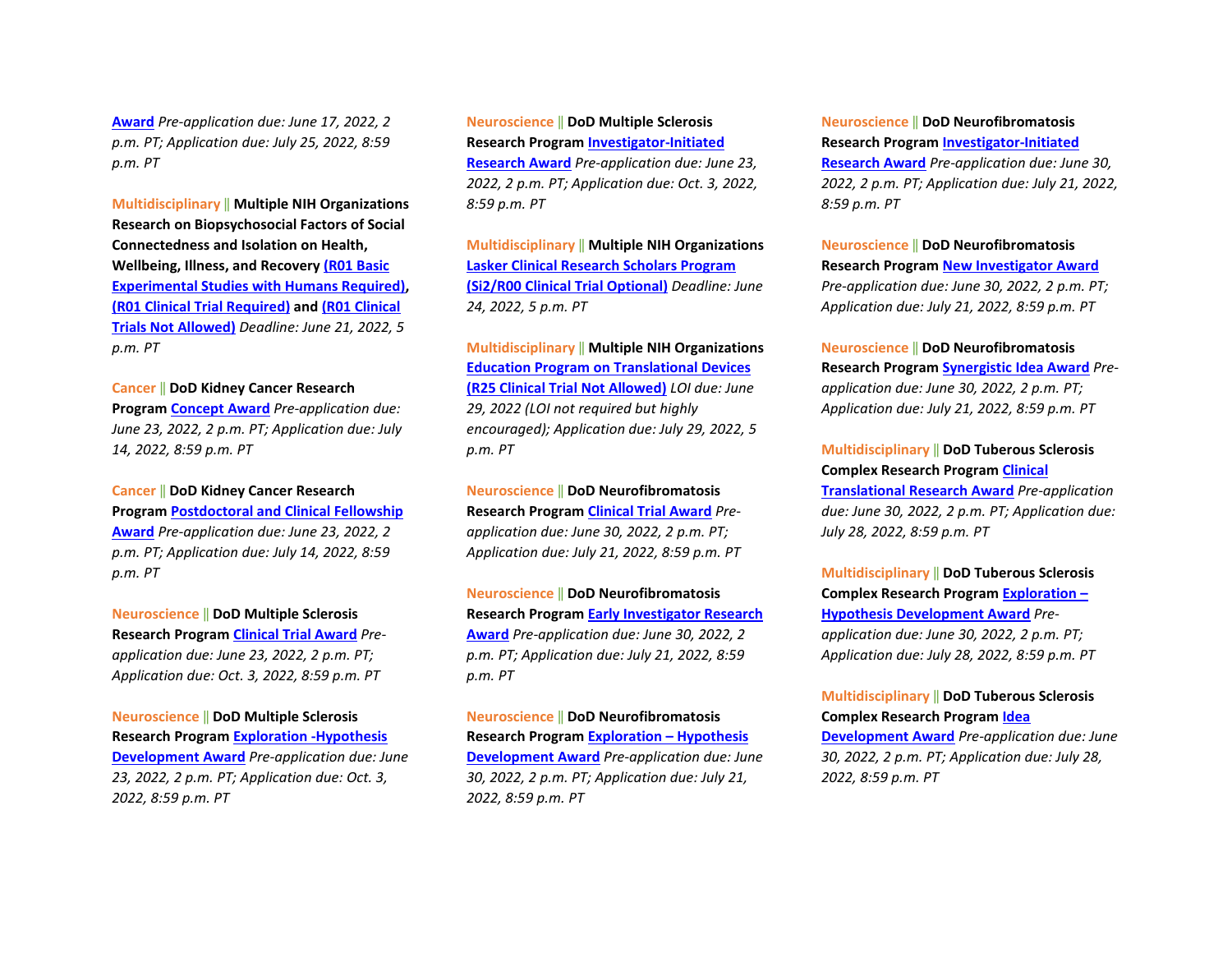#### **July 2022**

**HIV/AIDS** ‖ **NIAID, NIDA and NIMH [Enhancing](https://grants.nih.gov/grants/guide/rfa-files/RFA-AI-22-025.html)  [HIV Reservoir Susceptibility to Elimination](https://grants.nih.gov/grants/guide/rfa-files/RFA-AI-22-025.html)  [\(R01 Clinical Trial Not Allowed\)](https://grants.nih.gov/grants/guide/rfa-files/RFA-AI-22-025.html)** *LOI due: July 3, 2022 (LOI not required but highly encouraged); Application due: Aug. 3, 2022, 5 p.m. PT*

**Cancer** ‖ **DoD Prostate Cancer Research Program [Early Investigator Research Award](https://cdmrp.army.mil/pubs/press/2022/22pcrppreann)** *Pre-application due: July 7, 2022, 2 p.m. PT; Application due: July 28, 2022, 8:59 p.m. PT* 

**Cancer** ‖ **DoD Prostate Cancer Research Program [Idea Development Award](https://cdmrp.army.mil/pubs/press/2022/22pcrppreann)** *Preapplication due: July 7, 2022, 2 p.m. PT; Application due: July 28, 2022, 8:59 p.m. PT* 

**Cancer** ‖ **DoD Prostate Cancer Research Program [Physician Research Award](https://cdmrp.army.mil/pubs/press/2022/22pcrppreann)** *Preapplication due: July 7, 2022, 2 p.m. PT; Application due: July 28, 2022, 8:59 p.m. PT*

**Cancer** ‖ **DoD Pancreatic Cancer Research Program [Idea Development Award](https://cdmrp.army.mil/funding/pa/W81XWH-22-PCARP-IDA-GG.pdf)** *Preapplication due: July 8, 2022, 2 p.m. PT; Application due: Oct. 6, 2022, 8:59 p.m. PT* 

**Cancer** ‖ **DoD Pancreatic Cancer Research Program [Translational Research Partnership](https://cdmrp.army.mil/funding/pa/W81XWH-22-PCARP-IDA-GG.pdf)  [Award](https://cdmrp.army.mil/funding/pa/W81XWH-22-PCARP-IDA-GG.pdf)** *Pre-application due: July 8, 2022, 2 p.m. PT; Application due: Oct. 6, 2022, 8:59 p.m. PT*

**Cancer** ‖ **DoD Peer Reviewed Cancer Research Program [Behavioral Health Science Award](https://cdmrp.army.mil/funding/prcrp)**

*Pre-application due: July 12, 2022, 2 p.m. PT; Application due: Aug. 2, 2022, 8:59 p.m. PT* 

**Cancer** ‖ **DoD Peer Reviewed Cancer Research Program [Career Development Award – Fellow](https://cdmrp.army.mil/funding/prcrp)  [Option](https://cdmrp.army.mil/funding/prcrp)** *Pre-application due: July 12, 2022, 2 p.m. PT; Application due: Aug. 2, 2022, 8:59 p.m. PT* 

**Cancer** ‖ **DoD Peer Reviewed Cancer Research Program [Career Development Award – Virtual](https://cdmrp.army.mil/funding/prcrp)  [Cancer Center Scholar Option](https://cdmrp.army.mil/funding/prcrp)** *Pre-application due: July 12, 2022, 2 p.m. PT; Application due: Aug. 2, 2022, 8:59 p.m. PT* 

**Cancer** ‖ **DoD Peer Reviewed Cancer Research Program [Translational Team Science Award](https://cdmrp.army.mil/funding/prcrp)** *Pre-application due: July 12, 2022, 2 p.m. PT; Application due: Aug. 2, 2022, 8:59 p.m. PT*

**Cancer** ‖ **DoD Lung Cancer Research Program [Clinical Translational Research Partnership](https://cdmrp.army.mil/pubs/press/2022/22lcrppreann)  [Award](https://cdmrp.army.mil/pubs/press/2022/22lcrppreann)** *Pre-application due: July 13, 2022, 2 p.m. PT; Application due: July 27, 2022, 8:59 p.m. PT*

**HIV/AIDS** ‖ **Multiple NIH Organizations [Fogarty HIV Research Training Program for](https://grants.nih.gov/grants/guide/pa-files/PAR-22-151.html)  [Low-and Middle-Income Country Institutions](https://grants.nih.gov/grants/guide/pa-files/PAR-22-151.html)  [\(D43 Clinical Trial Optional\)](https://grants.nih.gov/grants/guide/pa-files/PAR-22-151.html)** *LOI due: July 22, 2022 (LOI not required but highly encouraged); Application due: Aug. 22, 2022, 5 p.m. PT*

#### **August 2022**

**Neuroscience** ‖ **DoD Multiple Sclerosis Research Program [Early Investigator Research](https://cdmrp.army.mil/funding/msrp)  [Award](https://cdmrp.army.mil/funding/msrp)** *Pre-application due: Aug. 2, 2022, 2 p.m. PT; Application due: Oct. 3, 2022, 8:59 p.m. PT*

**Multidisciplinary** ‖ **NIH Common Fund [NIH](https://grants.nih.gov/grants/guide/rfa-files/RFA-RM-22-021.html)  [Director's Early Independence Awards \(DP5](https://grants.nih.gov/grants/guide/rfa-files/RFA-RM-22-021.html)  [Clinical Trial Optional\)](https://grants.nih.gov/grants/guide/rfa-files/RFA-RM-22-021.html)** *LOI due: Aug. 2, 2022 (LOI not required but highly encouraged); Application due: Sept. 2, 2022, 5 p.m. PT*

**Cancer** ‖ **DoD Prostate Cancer Research Program [Data Science Award](https://cdmrp.army.mil/pubs/press/2022/22pcrppreann)** *Pre-application due: Aug. 4, 2022, 2 p.m. PT; Application due: Aug. 25, 2022, 8:59 p.m. PT* 

**Cancer** ‖ **DoD Prostate Cancer Research Program [Health Disparity Research Award](https://cdmrp.army.mil/pubs/press/2022/22pcrppreann)** *Pre-application due: Aug. 4, 2022, 2 p.m. PT; Application due: Aug. 25, 2022, 8:59 p.m. PT*

**Cancer** ‖ **DoD Prostate Cancer Research Program [Translational Science Award](https://cdmrp.army.mil/pubs/press/2022/22pcrppreann)** *Preapplication due: Aug. 4, 2022, 2 p.m. PT; Application due: Aug. 25, 2022, 8:59 p.m. PT*

**Cancer** ‖ **DoD Peer Reviewed Cancer Research Program [Convergent Science Cancer](https://cdmrp.army.mil/funding/prcrp)  [Consortium Development Award](https://cdmrp.army.mil/funding/prcrp)** *Preapplication due: Aug. 17, 2022, 2 p.m. PT; Application due: Sept. 7, 2022, 8:59 p.m. PT*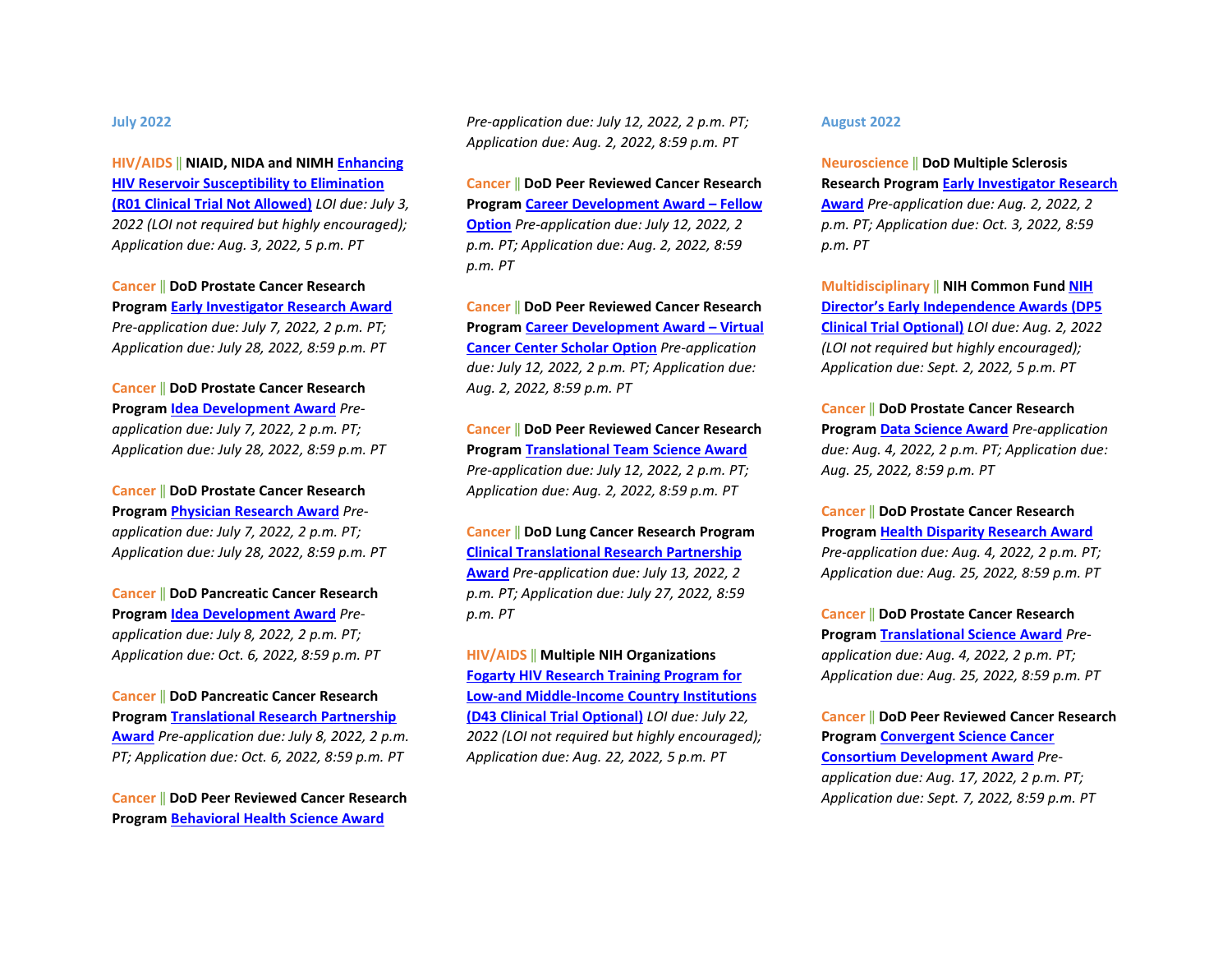**Multidisciplinary** ‖ **NIH Common Fund [NIH](https://grants.nih.gov/grants/guide/rfa-files/RFA-RM-22-019.html)  [Director's New Innovator Award Program](https://grants.nih.gov/grants/guide/rfa-files/RFA-RM-22-019.html)  [\(DP2 Clinical Trial Optional\)](https://grants.nih.gov/grants/guide/rfa-files/RFA-RM-22-019.html)** *Deadline: Aug. 19, 2022, 5 p.m. PT*

#### **September 2022**

**Mental Health** ‖ **NIMH [Instrumentation](https://grants.nih.gov/grants/guide/rfa-files/RFA-MH-22-155.html)  [Program \(S10 Clinical Trial Not Allowed\)](https://grants.nih.gov/grants/guide/rfa-files/RFA-MH-22-155.html)** *LOI due: Sept. 7, 2022 (LOI not required but highly encouraged); Application due: Oct. 7, 2022, 8:59 p.m. PT*

**Multidisciplinary** ‖ **NIH Common Fund [NIH](https://grants.nih.gov/grants/guide/rfa-files/RFA-RM-22-018.html)  [Director's Pioneer Award Program \(DP1](https://grants.nih.gov/grants/guide/rfa-files/RFA-RM-22-018.html)  [Clinical Trial Optional\)](https://grants.nih.gov/grants/guide/rfa-files/RFA-RM-22-018.html)** *Deadline: Sept. 9, 2022, 5 p.m. PT*

**Multidisciplinary** ‖ **NIMH, NIMHD and OBSSR Understanding Suicide Risk and Protective Factors among Black Yout[h \(R01 Clinical Trial](https://grants.nih.gov/grants/guide/rfa-files/RFA-MH-22-140.html)  [Not Allowed\)](https://grants.nih.gov/grants/guide/rfa-files/RFA-MH-22-140.html) and [\(R21 Clinical Trial Not](https://grants.nih.gov/grants/guide/rfa-files/RFA-MH-22-141.html)  [Allowed\)](https://grants.nih.gov/grants/guide/rfa-files/RFA-MH-22-141.html)** *LOI due: Sept. 18, 2022 (LOI not required but highly encouraged); Application due: Oct. 19, 2022, 5 p.m. PT*

#### **October 2022**

**Multidisciplinary** ‖ **Multiple NIH Organizations Global Brain and Nervous System Disorders Research Across the Lifespa[n \(R01 Clinical](https://grants.nih.gov/grants/guide/pa-files/PAR-22-097.html)  [Trials Optional\)](https://grants.nih.gov/grants/guide/pa-files/PAR-22-097.html) and [\(R21 Clinical Trial](https://grants.nih.gov/grants/guide/pa-files/PAR-22-098.html)  [Optional\)](https://grants.nih.gov/grants/guide/pa-files/PAR-22-098.html)** *LOI due: Oct. 15, 2022 (LOI not required but highly encouraged); Application due: Nov. 15, 2022, 8:59 p.m. PT*

#### **Open**

**Neuroscience** ‖ **DoD Autism Research Program [Awards](https://cdmrp.army.mil/pubs/press/2022/22arppreann)** *Deadline: Not announced yet; will be posted here again when deadline is announced*

**Pain Management** ‖ **DoD Chronic Pain Management Research Program [Awards](https://cdmrp.army.mil/pubs/press/2022/22cpmrppreann)** *Deadline: Not announced yet; will be posted here again when deadline is announced*

**Audiology** ‖ **DoD Hearing Restoration Research Program [Awards](https://cdmrp.army.mil/pubs/press/2022/22hrrppreann)** *Deadline: Not announced yet; will be posted here again when deadline is announced*

**Rheumatology** ‖ **DoD Lupus Research Program [Awards](https://cdmrp.army.mil/pubs/press/2022/22lrppreann)** *Deadline: Not announced yet; will be posted here again when deadline is announced*

**Multidisciplinary** ‖ **DoD Military Burn Research Program [Awards](https://cdmrp.army.mil/pubs/press/2022/22mbrppreann)** *Deadline: Not announced yet; will be posted here again when deadline is announced*

**Neuroscience** ‖ **DoD Multiple Sclerosis Research Program [Awards](https://cdmrp.army.mil/pubs/press/2022/22msrppreann)** *Deadline: Not announced yet; will be posted here again when deadline is announced* 

**Neuroscience** ‖ **DoD Parkinson's Research Program [Awards](https://cdmrp.army.mil/pubs/press/2022/22prppreann)** *Deadline: Not announced yet; will be posted here again when deadline is* 

#### *announced*

**Cancer** ‖ **DoD Rare Cancers Research Program [Awards](https://cdmrp.army.mil/pubs/press/2022/22rcrppreann)** *Deadline: Not announced yet; will be posted here again when deadline is announced*

**Neuroscience** ‖ **DoD Spinal Cord Injury Research Progra[m Awards](https://cdmrp.army.mil/pubs/press/2022/22scirppreann)** *Deadline: Not announced yet; will be posted here again when deadline is announced* 

**Ophthalmology** ‖ **DoD Vision Research Program [Awards](https://cdmrp.army.mil/pubs/press/2022/22vrppreann)** *Deadline: Not announced yet; will be posted here again when deadline is announced*

**Genomics** ‖ **NHGRI [Center for Inherited](https://grants.nih.gov/grants/guide/pa-files/PAR-20-230.html)  [Disease Research \(CIDR\) High Throughput](https://grants.nih.gov/grants/guide/pa-files/PAR-20-230.html)  [Sequencing and Genotyping Resource Access](https://grants.nih.gov/grants/guide/pa-files/PAR-20-230.html)  [\(X01 Clinical Trial Not Allowed\)](https://grants.nih.gov/grants/guide/pa-files/PAR-20-230.html)** *Applications are accepted by continuous receipt* 

**Biology** ‖ **NSF [Biophotonics](https://www.nsf.gov/funding/pgm_summ.jsp?pims_id=505719)** *Applications accepted anytime*

**Biology** ‖ **NSF [Cellular and Biochemical](https://www.nsf.gov/funding/pgm_summ.jsp?pims_id=505721)  [Engineering](https://www.nsf.gov/funding/pgm_summ.jsp?pims_id=505721)** *Applications accepted anytime* 

**Biology** ‖ **NSF [Dear Colleague Letter:](https://www.nsf.gov/pubs/2020/nsf20074/nsf20074.jsp?WT.mc_id=USNSF_25&WT.mc_ev=click)  [Conferences for Building Computational](https://www.nsf.gov/pubs/2020/nsf20074/nsf20074.jsp?WT.mc_id=USNSF_25&WT.mc_ev=click)  [Literacy in Biological Sciences](https://www.nsf.gov/pubs/2020/nsf20074/nsf20074.jsp?WT.mc_id=USNSF_25&WT.mc_ev=click)** *Deadline: Open* 

**Multidisciplinary** ‖ **NS[F Dear Colleague Letter:](https://www.nsf.gov/pubs/2021/nsf21037/nsf21037.jsp?WT.mc_id=USNSF_25&WT.mc_ev=click)  [Pilot Projects for Cyberinfrastructure Centers](https://www.nsf.gov/pubs/2021/nsf21037/nsf21037.jsp?WT.mc_id=USNSF_25&WT.mc_ev=click)  [of Excellence](https://www.nsf.gov/pubs/2021/nsf21037/nsf21037.jsp?WT.mc_id=USNSF_25&WT.mc_ev=click)** *Deadline: Rolling*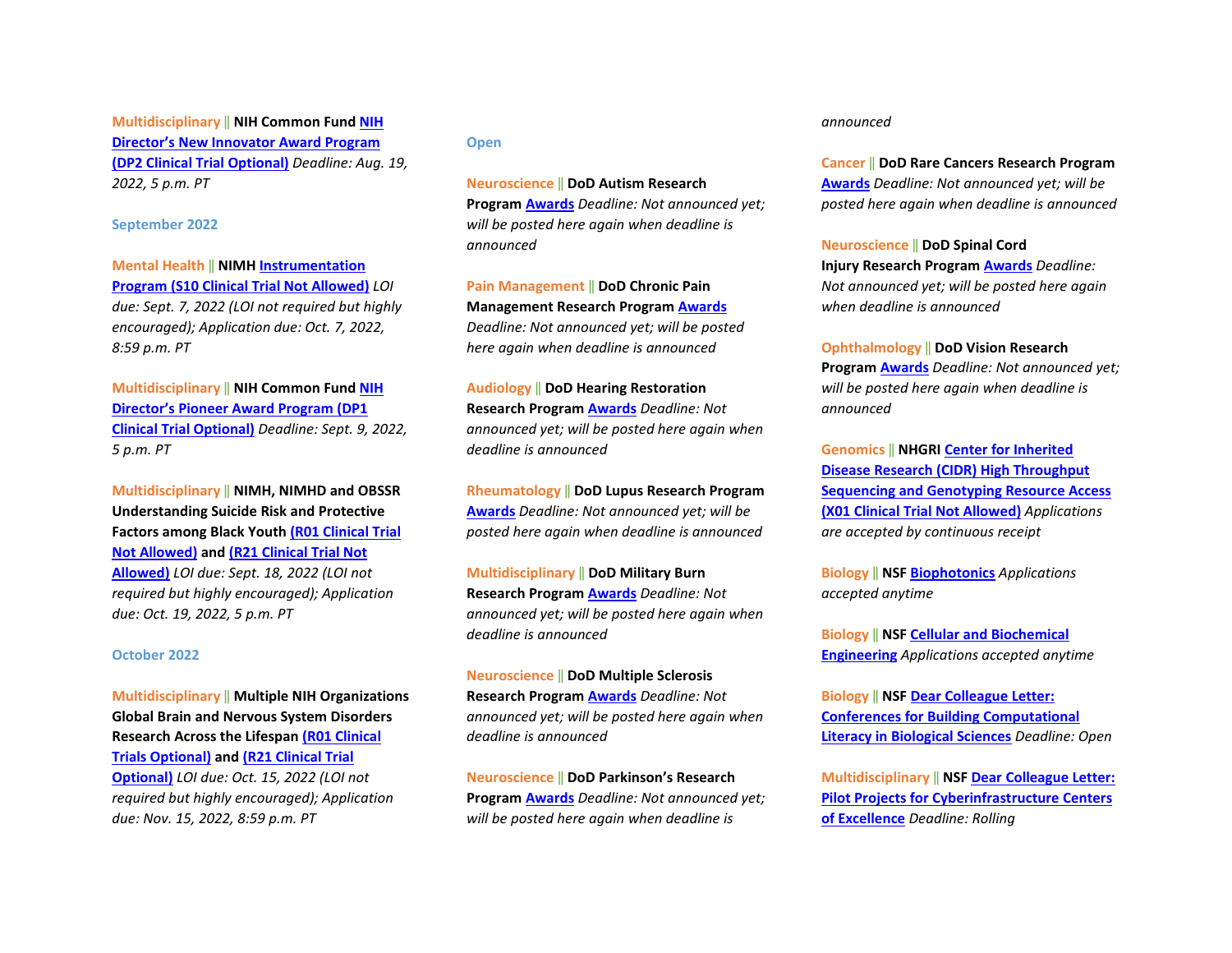**Biology** ‖ **NSF [Division of Integrative](https://www.nsf.gov/pubs/2020/nsf20536/nsf20536.htm?WT.mc_id=USNSF_25&WT.mc_ev=click)  [Organismal Systems Core Programs](https://www.nsf.gov/pubs/2020/nsf20536/nsf20536.htm?WT.mc_id=USNSF_25&WT.mc_ev=click)** *Applications accepted anytime* 

**Biology** ‖ **NSF [Division of Molecular and](https://www.nsf.gov/pubs/2021/nsf21509/nsf21509.htm?WT.mc_id=USNSF_25&WT.mc_ev=click)  [Cellular Biosciences: Investigator-initiated](https://www.nsf.gov/pubs/2021/nsf21509/nsf21509.htm?WT.mc_id=USNSF_25&WT.mc_ev=click)  [research projects \(MCB\)](https://www.nsf.gov/pubs/2021/nsf21509/nsf21509.htm?WT.mc_id=USNSF_25&WT.mc_ev=click)** *Deadline: Open*

**Multidisciplinary** ‖ **NS[F Enabling Discovery](https://www.nsf.gov/pubs/2020/nsf20532/nsf20532.htm?WT.mc_id=USNSF_25&WT.mc_ev=click)  [through GEnomic Tools \(EDGE\)](https://www.nsf.gov/pubs/2020/nsf20532/nsf20532.htm?WT.mc_id=USNSF_25&WT.mc_ev=click)** *Deadline: Open* 

**Biology** ‖ **NSF [Infrastructure Innovation for](https://www.nsf.gov/pubs/2021/nsf21502/nsf21502.htm?WT.mc_id=USNSF_25&WT.mc_ev=click)  [Biological Research \(Innovation\)](https://www.nsf.gov/pubs/2021/nsf21502/nsf21502.htm?WT.mc_id=USNSF_25&WT.mc_ev=click)** *Deadline: Open* 

**Biology** ‖ **NSF [Transitions to Excellence in](https://www.nsf.gov/pubs/2021/nsf21508/nsf21508.htm?WT.mc_id=USNSF_25&WT.mc_ev=click)  [Molecular and Cellular Biosciences Research](https://www.nsf.gov/pubs/2021/nsf21508/nsf21508.htm?WT.mc_id=USNSF_25&WT.mc_ev=click)  [\(Transitions\)](https://www.nsf.gov/pubs/2021/nsf21508/nsf21508.htm?WT.mc_id=USNSF_25&WT.mc_ev=click)** *Deadline: Open*

#### *Private*

#### **May 2022**

**Periodontology** ‖ **American Academy of Periodontology Foundation [Dr. And Mrs.](https://www.periofoundation.org/awards/29-education-awards/20-dr-and-mrs-gerald-m-kramer-scholar-award-for-excellence)  [Gerald M. Kramer Scholar Award for](https://www.periofoundation.org/awards/29-education-awards/20-dr-and-mrs-gerald-m-kramer-scholar-award-for-excellence)  [Excellence](https://www.periofoundation.org/awards/29-education-awards/20-dr-and-mrs-gerald-m-kramer-scholar-award-for-excellence)** *Deadline: May 15, 2022* 

**Orthopedics** ‖ **American Orthopaedic Society for Sports Medicine [Grant Opportunities](https://www.sportsmed.org/research/grants)** *Deadline: Deadlines starting May 15, 2022 and running through Sept. 1, 2022*

**Psychology** ‖ **American Psychological Foundation [Violet and Cyril Franks](https://www.apa.org/apf/funding/franks?tab=1)  [Scholarship](https://www.apa.org/apf/funding/franks?tab=1)** *Deadline: May 15, 2022* 

**Pediatrics** ‖ **Gerber Foundatio[n Research](https://www.gerberfoundation.org/how-to-apply/)  [Awards](https://www.gerberfoundation.org/how-to-apply/)** *Concept papers due: May 15, 2022, 1 p.m. PT; Full proposal due: Aug. 15, 2022, 1 p.m. PT* 

**Multidisciplinary** ‖ **Gordon and Betty Moore Foundation [Clinical Quality Measures to](https://moore-patientcare.smapply.io/prog/request_for_proposals/)  [Improve Diagnosis](https://moore-patientcare.smapply.io/prog/request_for_proposals/)** *Deadline: May 16, 2022, 11 a.m. PT* *This organization is on th[e President's List;](https://o2.ohsu.edu/foundations/research-program-grants/ohsu-presidents-list/index.cfm)  submit a [notice of intent form](https://app.smartsheet.com/b/form?EQBCT=b4b914967b774308b1947bbf8ab27b15) before applying* 

**Nutrition** ‖ **Robert Wood Johnson Foundation [Food and Health Research Using the](https://www.rwjf.org/en/library/funding-opportunities/2022/consumer-food-data-system-grant-competition-for-food-and-health-research.html)  [Consumer Food Data System](https://www.rwjf.org/en/library/funding-opportunities/2022/consumer-food-data-system-grant-competition-for-food-and-health-research.html)** *Brief proposal due: May 16, 2022, noon PT; Full proposal due: Aug. 4, 2022, noon PT* *This organization is on th[e President's List;](https://o2.ohsu.edu/foundations/research-program-grants/ohsu-presidents-list/index.cfm)  submit a [notice of intent form](https://app.smartsheet.com/b/form?EQBCT=b4b914967b774308b1947bbf8ab27b15) before applying* 

**Mental Health** ‖ **Sozosei Foundation [Decriminalization of Mental Illness Grants](https://sozosei22q1r51.prod.oapi.com/media/66)** *Statements of interest due: May 18, 2022, 8:59 p.m. PT; Applications due: July 6, 2022, 8:59 p.m. PT*

**Cancer** ‖ **American Association for Cancer Research [Genmab Non-Hodgkin B-cell](https://www.aacr.org/grants/aacr-genmab-non-hodgkin-b-cell-lymphoma-research-fellowship/)  [Lymphoma Research Fellowship](https://www.aacr.org/grants/aacr-genmab-non-hodgkin-b-cell-lymphoma-research-fellowship/)** *Deadline: May 19, 2022, 10 a.m. PT*

**Multidisciplinary** ‖ **Chan Zuckerberg Initiative and National Academies of Sciences, Engineering, and Medicin[e Science Diversity](https://czi-sciencediversityleadership.nas.edu/?utm_campaign=Science&utm_medium=email&_hsmi=202011041&_hsenc=p2ANqtz--88UBGvJXoN3C0KeiJ-89MnlZpGjmf8rrlX-AyT84l34RT1EonLsHO7mZdma9Q4g52qVSroB6WYVu2nSny9f0KmJjt0Q&utm_content=202011041&utm_source=hs_email)  [Leadership Award](https://czi-sciencediversityleadership.nas.edu/?utm_campaign=Science&utm_medium=email&_hsmi=202011041&_hsenc=p2ANqtz--88UBGvJXoN3C0KeiJ-89MnlZpGjmf8rrlX-AyT84l34RT1EonLsHO7mZdma9Q4g52qVSroB6WYVu2nSny9f0KmJjt0Q&utm_content=202011041&utm_source=hs_email)** *Deadline: May 19, 2022, 2 p.m. PT* *This organization is on th[e President's List;](https://o2.ohsu.edu/foundations/research-program-grants/ohsu-presidents-list/index.cfm)  submit a [notice of intent form](https://app.smartsheet.com/b/form?EQBCT=b4b914967b774308b1947bbf8ab27b15) before applying* 

**Dermatology** ‖ **Pfizer [Advances in Atopic](https://cdn.pfizer.com/pfizercom/2022-04/2022%20Advances%20in%20AD%20AA%20for%20Pharmacists%20Managed%20Care.pdf?XKYNvMK7OPUbUq_IddbBCqaVN0HNaB8C)  [Dermatitis & Alopecia Areata for Community](https://cdn.pfizer.com/pfizercom/2022-04/2022%20Advances%20in%20AD%20AA%20for%20Pharmacists%20Managed%20Care.pdf?XKYNvMK7OPUbUq_IddbBCqaVN0HNaB8C)  [Pharmacists & Managed Care Health Care](https://cdn.pfizer.com/pfizercom/2022-04/2022%20Advances%20in%20AD%20AA%20for%20Pharmacists%20Managed%20Care.pdf?XKYNvMK7OPUbUq_IddbBCqaVN0HNaB8C)  [Professionals](https://cdn.pfizer.com/pfizercom/2022-04/2022%20Advances%20in%20AD%20AA%20for%20Pharmacists%20Managed%20Care.pdf?XKYNvMK7OPUbUq_IddbBCqaVN0HNaB8C)** *Deadline: May 19, 2022, 8:59 p.m. PT* 

**Neuroscience** ‖ **Alzheimer's Drug Discovery Foundation and The Association for Frontotemporal Degeneration [Accelerating](https://www.alzdiscovery.org/research-and-grants/funding-opportunities/accelerating-drug-discovery-for-ftd)  [Drug Discovery for Frontotemporal](https://www.alzdiscovery.org/research-and-grants/funding-opportunities/accelerating-drug-discovery-for-ftd)  [Degeneration](https://www.alzdiscovery.org/research-and-grants/funding-opportunities/accelerating-drug-discovery-for-ftd)** *LOI due: May 20, 2022, 2 p.m. PT; Full proposal due: July 30, 2022, 2 p.m. PT* *This organization is on th[e President's List;](https://o2.ohsu.edu/foundations/research-program-grants/ohsu-presidents-list/index.cfm)  submit a [notice of intent form](https://app.smartsheet.com/b/form?EQBCT=b4b914967b774308b1947bbf8ab27b15) before applying* 

**Neuroscience** ‖ **Alzheimer's Drug Discovery Foundation [Core Funding Programs](https://www.alzdiscovery.org/research-and-grants/funding-opportunities)** *LOI due: May 20, 2022, 2 p.m. PT; Applications due: July 22, 2022, 2 p.m. PT* *This organization is on th[e President's List;](https://o2.ohsu.edu/foundations/research-program-grants/ohsu-presidents-list/index.cfm)  submit a [notice of intent form](https://app.smartsheet.com/b/form?EQBCT=b4b914967b774308b1947bbf8ab27b15) before applying* 

**Neuroscience** ‖ **Chan Zuckerberg Initiative [Patient-Partnered Collaborations for Rare](https://chanzuckerberg.com/rfa/patient-partnered-collaborations-ppc-for-rare-neurodegenerative-disease/?utm_campaign=Science&utm_medium=email&_hsmi=202580275&_hsenc=p2ANqtz-946U4Kw7ThYOIbDmUNI8BHEU-hdDrbGmVUqjm-UgnUV0y5OmZh0xv2X-s_N7gvjxD35Lw5BLa8ym_RUDx7x5zTK4nCIA&utm_content=202580275&utm_source=hs_email)  [Neurodegenerative Disease](https://chanzuckerberg.com/rfa/patient-partnered-collaborations-ppc-for-rare-neurodegenerative-disease/?utm_campaign=Science&utm_medium=email&_hsmi=202580275&_hsenc=p2ANqtz-946U4Kw7ThYOIbDmUNI8BHEU-hdDrbGmVUqjm-UgnUV0y5OmZh0xv2X-s_N7gvjxD35Lw5BLa8ym_RUDx7x5zTK4nCIA&utm_content=202580275&utm_source=hs_email)** *Deadline: May 22, 2022, 5 p.m. PT* *This organization is on th[e President's List;](https://o2.ohsu.edu/foundations/research-program-grants/ohsu-presidents-list/index.cfm)*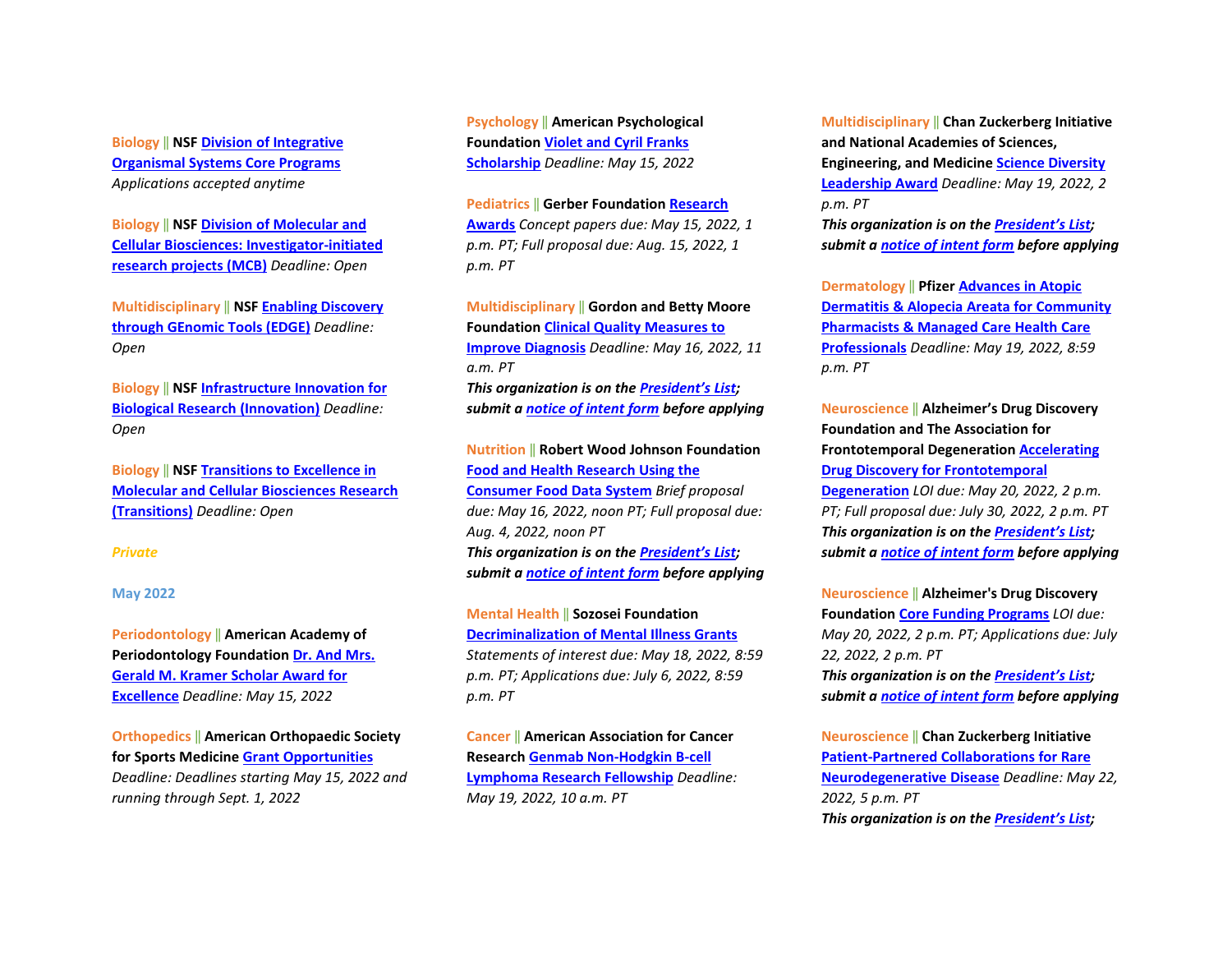#### *submit a [notice of intent form](https://app.smartsheet.com/b/form?EQBCT=b4b914967b774308b1947bbf8ab27b15) before applying*

**Pediatrics** ‖ **Chan Zuckerberg Initiative [Patient-Partnered Collaborations for Single-](https://chanzuckerberg.com/rfa/patient-partnered-collaborations-ppc-for-single-cell-analysis-of-rare-inflammatory-pediatric-disease/?utm_campaign=Science&utm_medium=email&_hsmi=202580275&_hsenc=p2ANqtz--ZJQ1ZVboYQ8IjCVmLEiXg223VV2gl607F0C4t8ORCAD1ruU7JpprCrP-K67vjH6EVYjxhoZPv8KHkER79YC8miPSm_A&utm_content=202580275&utm_source=hs_email)[Cell Analysis of Rare Inflammatory Pediatric](https://chanzuckerberg.com/rfa/patient-partnered-collaborations-ppc-for-single-cell-analysis-of-rare-inflammatory-pediatric-disease/?utm_campaign=Science&utm_medium=email&_hsmi=202580275&_hsenc=p2ANqtz--ZJQ1ZVboYQ8IjCVmLEiXg223VV2gl607F0C4t8ORCAD1ruU7JpprCrP-K67vjH6EVYjxhoZPv8KHkER79YC8miPSm_A&utm_content=202580275&utm_source=hs_email)  [Disease](https://chanzuckerberg.com/rfa/patient-partnered-collaborations-ppc-for-single-cell-analysis-of-rare-inflammatory-pediatric-disease/?utm_campaign=Science&utm_medium=email&_hsmi=202580275&_hsenc=p2ANqtz--ZJQ1ZVboYQ8IjCVmLEiXg223VV2gl607F0C4t8ORCAD1ruU7JpprCrP-K67vjH6EVYjxhoZPv8KHkER79YC8miPSm_A&utm_content=202580275&utm_source=hs_email)** *Deadline: May 24, 2022, 5 p.m. PT* *This organization is on th[e President's List;](https://o2.ohsu.edu/foundations/research-program-grants/ohsu-presidents-list/index.cfm)  submit a [notice of intent form](https://app.smartsheet.com/b/form?EQBCT=b4b914967b774308b1947bbf8ab27b15) before applying* 

**Multidisciplinary** ‖ **First Nations [Luce](https://www.firstnations.org/rfps/luce-2023/?bbeml=tp-pck9Q6QNPEiuBt3JmyTokQ.jjxjUwkq7j0qZ6JY8TF6ZyA.ryhV3KooWDEmTfEFb_-AY7A.lG2Twnxevk0qKGIsR419B5Q)  [Indigenous Knowledge Fellowship](https://www.firstnations.org/rfps/luce-2023/?bbeml=tp-pck9Q6QNPEiuBt3JmyTokQ.jjxjUwkq7j0qZ6JY8TF6ZyA.ryhV3KooWDEmTfEFb_-AY7A.lG2Twnxevk0qKGIsR419B5Q)** *Deadline: May 26, 2022, 4 p.m. PT*

**Cancer** ‖ **Lung Cancer Research Foundation [Minority Career Development Award \(CDA\) in](https://www.lungcancerresearchfoundation.org/research/funding-opportunities-2022/)  [Lung Cancer](https://www.lungcancerresearchfoundation.org/research/funding-opportunities-2022/)** *Deadline: May 27, 2022*

**Rheumatology** ‖ **Vasculitis Foundatio[n New](https://www.vasculitisfoundation.org/research/research-program/)  [Investigator Pilot Grants](https://www.vasculitisfoundation.org/research/research-program/)** *LOI due: May 27, 2022; Applications due: Aug. 5, 2022* 

**Cancer** ‖ **American Association for Cancer Research [Clinical Oncology Research \(CORE\)](https://www.aacr.org/grants/aacr-clinical-oncology-research-core-training-fellowships/)  [Training Fellowships](https://www.aacr.org/grants/aacr-clinical-oncology-research-core-training-fellowships/)** *Deadline: May 31, 2022, 10 a.m. PT*

**Mental Health** ‖ **American Psychiatric Association Foundation [Helping Hands Grants](https://apafdn.org/Impact/Community/Helping-Hands-Grants/Application)  [Program](https://apafdn.org/Impact/Community/Helping-Hands-Grants/Application)** *Deadline: May 31, 2022* 

**Pediatric** ‖ **Child Health Foundation [Innovative Small Grants Program](https://childhealthfoundation.org/how-to-apply/)** *Deadline: May 31, 2022*

**Cancer** ‖ **T.E.A.L.® [Medical Research Program](https://tealwalk.org/beneficiaries/)**

*Deadline: May 31, 2022*

#### **June 2022**

**Biology** ‖ **Chan Zuckerberg Initiative [napari](https://chanzuckerberg.com/rfa/napari-plugin-grants/?utm_campaign=Science&utm_medium=email&_hsmi=210365815&_hsenc=p2ANqtz--nAEQtge5PddaCkuwjZ2d5OX2ZfAkLvWRRXsrCNTbiI2ERgju_-O7iR6thKypomFPXOYwYnieVr8N1iIo3Ct0_S1Na7g&utm_content=210365815&utm_source=hs_email)  [Plugin Foundations Grants](https://chanzuckerberg.com/rfa/napari-plugin-grants/?utm_campaign=Science&utm_medium=email&_hsmi=210365815&_hsenc=p2ANqtz--nAEQtge5PddaCkuwjZ2d5OX2ZfAkLvWRRXsrCNTbiI2ERgju_-O7iR6thKypomFPXOYwYnieVr8N1iIo3Ct0_S1Na7g&utm_content=210365815&utm_source=hs_email)** *Deadline: June 1, 2022, 5 p.m. PT* *This organization is on th[e President's List;](https://o2.ohsu.edu/foundations/research-program-grants/ohsu-presidents-list/index.cfm)  submit a [notice of intent form](https://app.smartsheet.com/b/form?EQBCT=b4b914967b774308b1947bbf8ab27b15) before applying* 

**Dermatology** ‖ **Department of Dermatology at University Hospitals Cleveland Medical Center and Case Western Reserve University [Hair](https://www.uhhospitals.org/uh-research/department-research/dermatology-research/hfidb-research-grant)  [Follicle Inflammatory Disease Biology \(HFIDB\)](https://www.uhhospitals.org/uh-research/department-research/dermatology-research/hfidb-research-grant)  [Research Grant](https://www.uhhospitals.org/uh-research/department-research/dermatology-research/hfidb-research-grant)** *Deadline: June 1, 2022* 

**Multidisciplinary** ‖ **Patient-Centered Outcomes Research Institute [Targeted PFAs](https://www.pcori.org/blog/funding-opportunities-targeting-maternal-health-hypertension-management-and-more-open-may-3?utm_source=weeklyemail&utm_medium=email&utm_campaign=050322)  [Addressing Disparities](https://www.pcori.org/blog/funding-opportunities-targeting-maternal-health-hypertension-management-and-more-open-may-3?utm_source=weeklyemail&utm_medium=email&utm_campaign=050322)** *LOI due: June 1, 2022, 2 p.m. PT; Full application due: Aug. 31, 2022, 2 p.m. PT* 

**Multidisciplinary** ‖ **Patient-Centered Outcomes Research Institute [Research](https://www.pcori.org/blog/funding-opportunities-targeting-maternal-health-hypertension-management-and-more-open-may-3?utm_source=weeklyemail&utm_medium=email&utm_campaign=050322)  [Funding](https://www.pcori.org/blog/funding-opportunities-targeting-maternal-health-hypertension-management-and-more-open-may-3?utm_source=weeklyemail&utm_medium=email&utm_campaign=050322)** *LOI due: June 1, 2022, 2 p.m. PT; Full application due: Aug. 31, 2022, 2 p.m. PT* 

**Cancer** ‖ **WES Leukemia Research Foundation [Request for Proposals in Leukemia Research](https://www.wheneveryonesurvives.org/grant_application)** *Deadline: June 1, 2022*

**Surgery** ‖ **Pfizer [Topical Hemostasis in](https://cdn.pfizer.com/pfizercom/2022-04/GMG_2022-HOS-US_TopicalHemostasisHospitalOutpatientAmbulatorySurgery.pdf?LsrivFTCJ3YId2S2PJma6WU2D1CEoYhE)  [Hospital Outpatient and Ambulatory Surgery](https://cdn.pfizer.com/pfizercom/2022-04/GMG_2022-HOS-US_TopicalHemostasisHospitalOutpatientAmbulatorySurgery.pdf?LsrivFTCJ3YId2S2PJma6WU2D1CEoYhE)** *Deadline: June 2, 2022, 8:59 p.m. PT* 

**Immunology** ‖ **Pfize[r Addressing Healthcare](https://cdn.pfizer.com/pfizercom/2022-04/2022%20Primary%20Immunodeficiencies_General%20RFP%20Template-Education-v.Feb2022_FINAL.pdf?thwr8eE75fjVjzORLh9gCgr7uMoiRqne)  [Disparities in the Recognition, Early Diagnosis](https://cdn.pfizer.com/pfizercom/2022-04/2022%20Primary%20Immunodeficiencies_General%20RFP%20Template-Education-v.Feb2022_FINAL.pdf?thwr8eE75fjVjzORLh9gCgr7uMoiRqne)  [and Treatment of Primary](https://cdn.pfizer.com/pfizercom/2022-04/2022%20Primary%20Immunodeficiencies_General%20RFP%20Template-Education-v.Feb2022_FINAL.pdf?thwr8eE75fjVjzORLh9gCgr7uMoiRqne)  [Immunodeficiencies](https://cdn.pfizer.com/pfizercom/2022-04/2022%20Primary%20Immunodeficiencies_General%20RFP%20Template-Education-v.Feb2022_FINAL.pdf?thwr8eE75fjVjzORLh9gCgr7uMoiRqne)** *Deadline: June 7, 2022, 8:59 p.m. PT* 

**Cancer** ‖ **Colorectal Cancer Alliance [Early](https://www.ccalliance.org/research/apply-for-research-grant)  [Career Investigator Awards and Pilot Awards](https://www.ccalliance.org/research/apply-for-research-grant)** *Eligibility checklist for early career investigators due: June 9, 2022, noon PT; Full proposal due: June 25, 2022, noon PT*

**Multidisciplinary** ‖ **Genentech [Health Equity](https://www.gene.com/good/giving/corporate-giving/rfp-genentech-2022-innovation-fund)  [and Diversity in STEM Innovation Fund](https://www.gene.com/good/giving/corporate-giving/rfp-genentech-2022-innovation-fund)** *Deadline: June 10, 2022, 11:59 p.m. PT* *This organization is on th[e President's List;](https://o2.ohsu.edu/foundations/research-program-grants/ohsu-presidents-list/index.cfm)  submit a [notice of intent form](https://app.smartsheet.com/b/form?EQBCT=b4b914967b774308b1947bbf8ab27b15) before applying* 

**Cancer** ‖ **Prostate Cancer Foundation [TACTICAL Awards Targeting Mechanisms of](https://res.cloudinary.com/pcf/image/upload/v1651512650/2022_TACTICAL_Award_RFA_5.2.22_co3ajy.pdf)  [Lethal Prostate Cancer](https://res.cloudinary.com/pcf/image/upload/v1651512650/2022_TACTICAL_Award_RFA_5.2.22_co3ajy.pdf)** *LOI due: June 20, 2022; Applications due: Sept. 9, 2022, noon PT* 

**Multidisciplinary** ‖ **Patient-Centered Outcomes Research Institute [Implementation](https://www.pcori.org/blog/funding-opportunities-targeting-maternal-health-hypertension-management-and-more-open-may-3?utm_source=weeklyemail&utm_medium=email&utm_campaign=050322)  [Funding](https://www.pcori.org/blog/funding-opportunities-targeting-maternal-health-hypertension-management-and-more-open-may-3?utm_source=weeklyemail&utm_medium=email&utm_campaign=050322)** *LOI due: June 21, 2022, 2 p.m. PT; Full application due: Aug. 31, 2022, 2 p.m. PT*

**Women's Health** ‖ **Pfize[r Menopause and](https://cdn.pfizer.com/pfizercom/2022-04/GMG_2022-IM-US_MenopauseMentalHealth.pdf?aAoPbkh2Cu2_g0Ai0ghViDzXuzK_R3j_)  [Mental Health](https://cdn.pfizer.com/pfizercom/2022-04/GMG_2022-IM-US_MenopauseMentalHealth.pdf?aAoPbkh2Cu2_g0Ai0ghViDzXuzK_R3j_)** *Deadline: June 21, 2022, 8:59 p.m. PT*

**Multidisciplinary** ‖ **Robert Wood Johnson Foundation [Research in Transforming Health](https://www.rwjf.org/en/library/funding-opportunities/2022/research-in-transforming-health-and-healthcare-systems.html?rid=0034400001rlqDeAAI&et_cid=2531459)  [and Healthcare](https://www.rwjf.org/en/library/funding-opportunities/2022/research-in-transforming-health-and-healthcare-systems.html?rid=0034400001rlqDeAAI&et_cid=2531459) Systems** *Brief proposal due:*